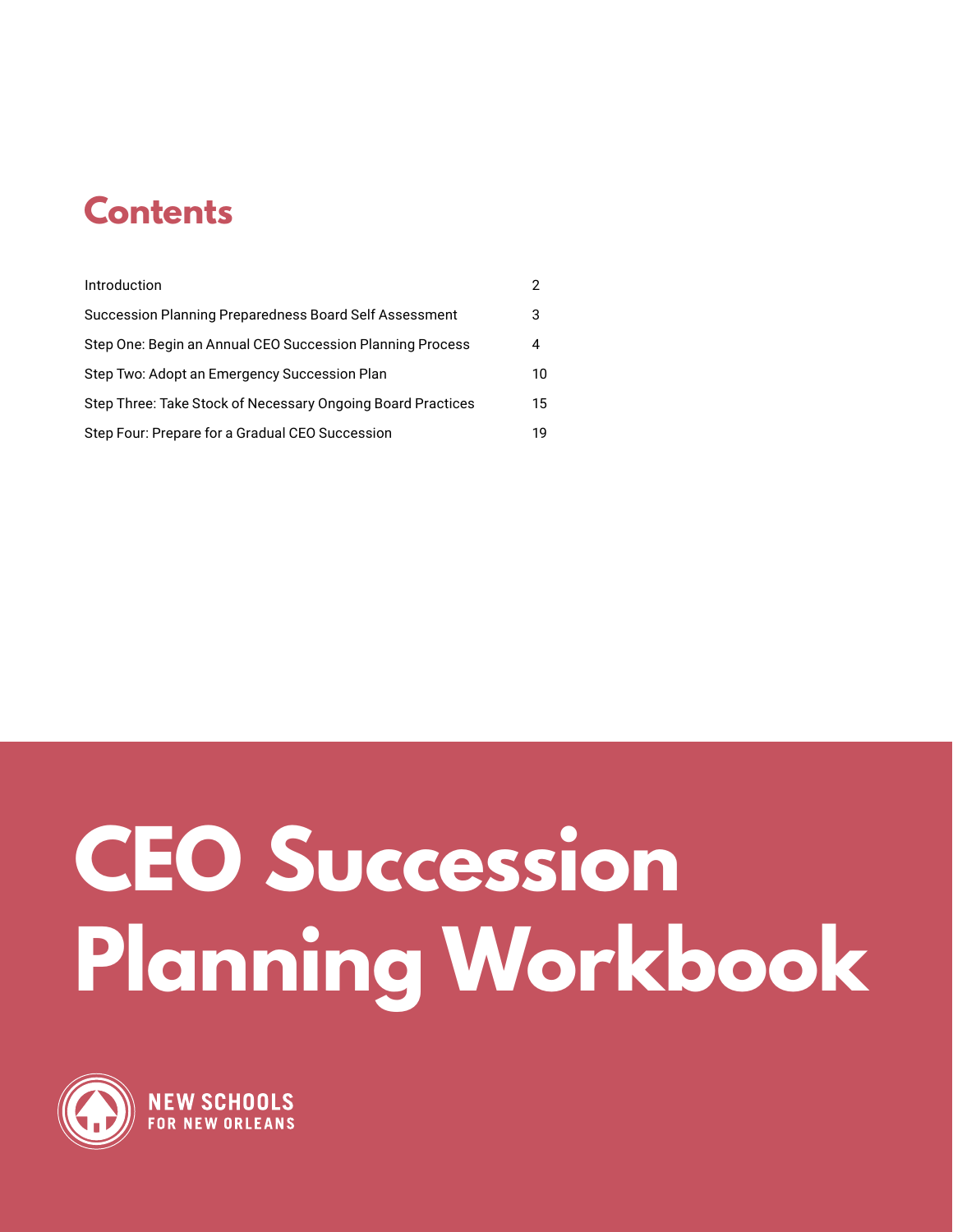### **Introduction**

CEO departure is inevitable and presents significant risks and opportunities for charter school organizations. Engaging in long-term succession planning in a manner aligned with best practices not only enables thoughtful leadership transitions, but also bolsters organizations' ability to attract, develop, and retain top talent at all levels. Organizations almost invariably struggle if they wait to make succession plans until their leader's departure timeline becomes apparent. The practices outlined in this document will result in stronger, more stable leadership across schools and school networks.

The purpose of this workbook is to guide boards through the annual cycle of succession planning that should occur before the CEO or the board determines the CEO's departure date. The document first summarizes all necessary steps for boards in initial succession planning, including systems that are not formal components of succession planning, but are necessary to begin planning successfully. Next, the document provides the questions boards must answer to maintain comprehensive succession plans, relevant best practices, and space for boards to complete their own planning.

To make the best use of these resources, we recommend that, before completing this workbook, boards review the *[CEO](https://www.newschoolsforneworleans.org/wp-content/uploads/2020/01/NSNO-ceo-succession-planner-pages-0120.pdf)  [Succession Planning Guide](https://www.newschoolsforneworleans.org/wp-content/uploads/2020/01/NSNO-ceo-succession-planner-pages-0120.pdf)*, available on [www.newschoolsforneworleans.org](http://www.newschoolsforneworleans.org), in its entirety. The guide provides in-depth information on best practices for each of the steps included below. After reviewing the guide, boards should complete this workbook and update it on an annual basis to refresh information as staff, board members, and organizational needs evolve over time.

If you would like to request a Word document version of this workbook, please contact Holly Reid, NSNO Chief of Policy and Portfolio, at [holly@nsno.org](mailto:holly%40nsno.org?subject=).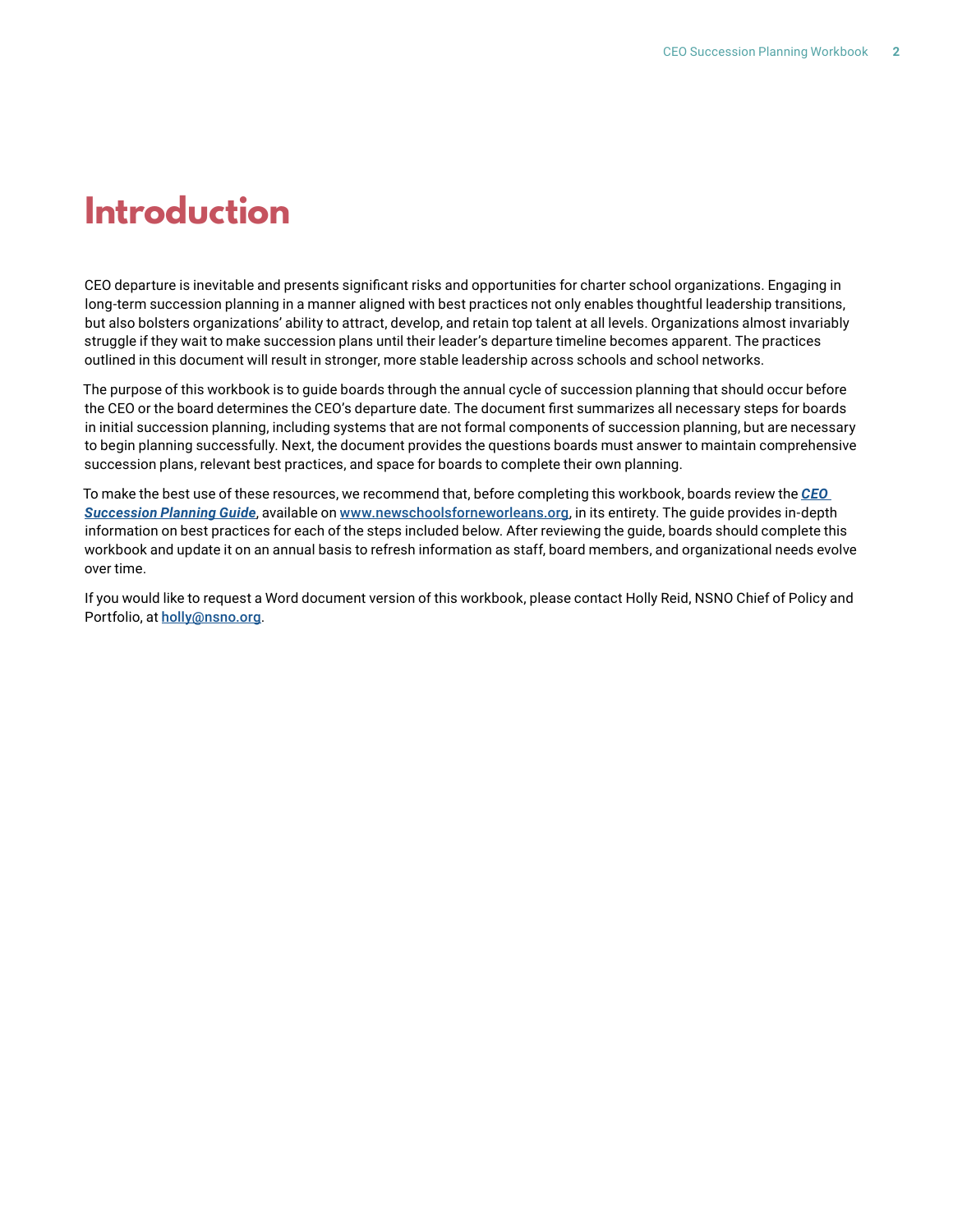## **Succession Planning Preparedness Board Self Assessment**

This self assessment can help a board determine its readiness to successfully face a CEO succession. Only those boards that can answer "yes" to all nine items are fully prepared to respond to planned and unplanned leadership transitions.

| <b>CHARTER BOARD QUESTIONS</b>                                                                                                                                                                                                        | <b>YES</b> | <b>NO</b> |
|---------------------------------------------------------------------------------------------------------------------------------------------------------------------------------------------------------------------------------------|------------|-----------|
| Has your board clearly articulated roles and responsibilities for the board, the Succession Planning<br>Leader, the Succession Planning Committee, and optional third-party entities supporting CEO<br>succession planning work?      |            |           |
| Does your board engage in perpetual, predictable planning through an annual, recurring meeting<br>date or month scheduled to conduct CEO succession planning?                                                                         |            |           |
| Within the past twelve months, has your board:                                                                                                                                                                                        |            |           |
| Adopted or updated an Emergency Succession Plan?                                                                                                                                                                                      |            |           |
| Engaged in formal discussions or trainings focused on examining personal biases and diversity,<br>equity, and inclusion?                                                                                                              |            |           |
| Conducted a comprehensive assessment and discussion of the organization's strategic priorities,<br>strengths, and weaknesses?                                                                                                         |            |           |
| Conducted an annual CEO Evaluation for your current CEO?                                                                                                                                                                              |            |           |
| Received an update from your CEO on shared leadership development priorities that provide a<br>clear sense of the existing internal bench of potential future CEO candidates and how each of those<br>individuals is being developed? |            |           |
| Had an explicit discussion with your CEO about their plans for the length of their tenure?                                                                                                                                            |            |           |
| Adopted or updated a plan for a gradual CEO transition, even if the departure timeline for your<br>current CEO is unknown?                                                                                                            |            |           |
| <b>TOTAL:</b>                                                                                                                                                                                                                         |            |           |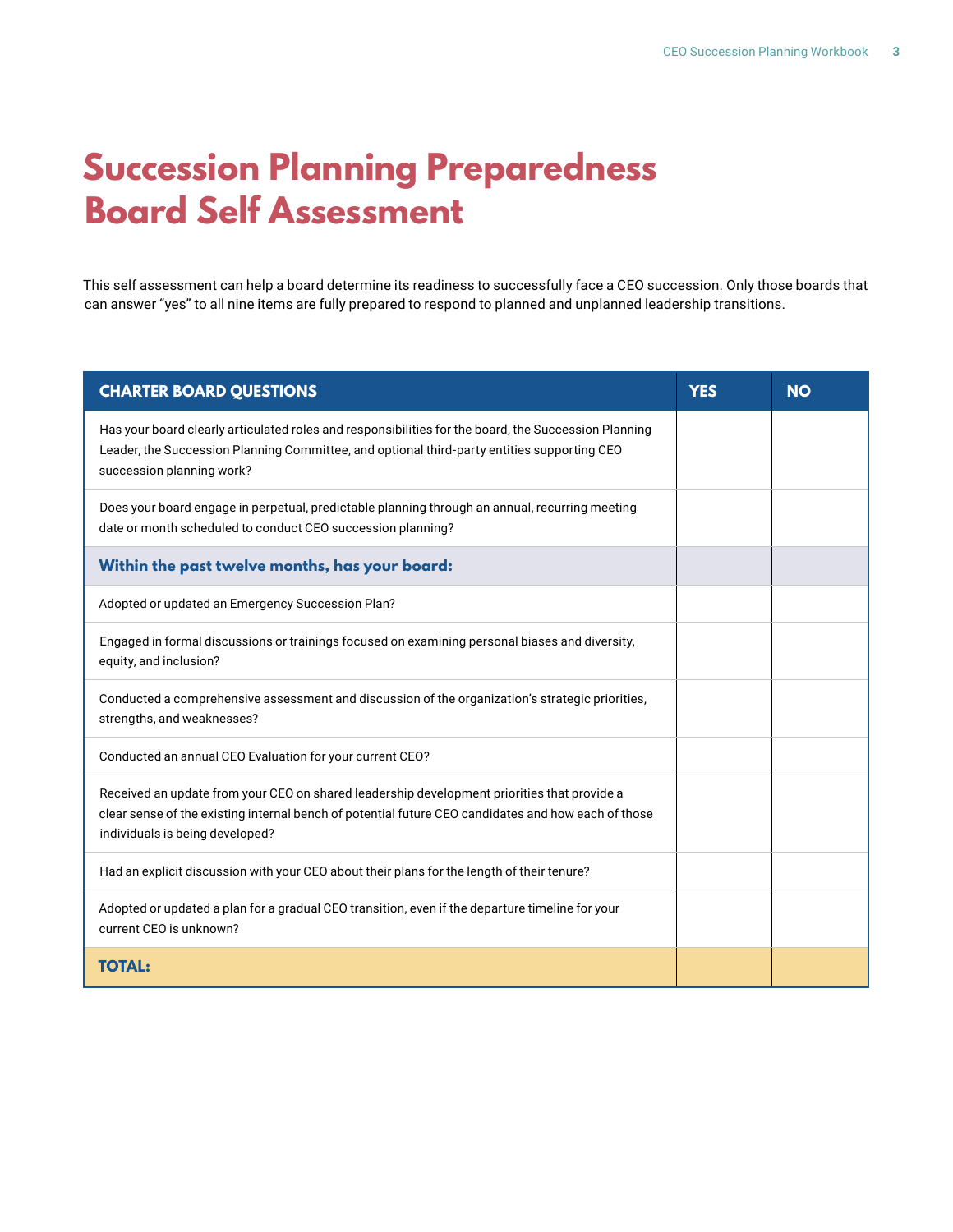#### **STEP 1: BEGIN AN ANNUAL CEO SUCCESSION PLANNING PROCESS**



**Articulate Roles and Responsibilities:** The Board, Succession Planning Committee, staff, and any third-party entities that the board engages must understand their collective succession planning responsibilities and individual roles in carrying out these responsibilities.



**Engage in Perpetual, Predictable Planning:** Begin succession planning at the start of a new leader's tenure. Define the steps that the Succession Planning Committee will take at least annually, calendar for meetings, and determine the materials needed at each one.

The table below outlines the actors that play a role in succession planning, as well as their respective responsibilities.

| <b>ACTOR</b>                                             | <b>ROLE</b>                                                                                                                                                                                                                              | <b>RESPONSIBILITY</b>                                                                                                                                                                                                                                                                                                                                                                                                                                                                                                                   |
|----------------------------------------------------------|------------------------------------------------------------------------------------------------------------------------------------------------------------------------------------------------------------------------------------------|-----------------------------------------------------------------------------------------------------------------------------------------------------------------------------------------------------------------------------------------------------------------------------------------------------------------------------------------------------------------------------------------------------------------------------------------------------------------------------------------------------------------------------------------|
| <b>Board of</b><br><b>Directors</b>                      | The charter board is<br>ultimately responsible for all<br>CEO succession work.                                                                                                                                                           | Determine which succession planning responsibilities should live<br>$\bullet$<br>with the full board, and which should be delegated to the Succession<br><b>Planning Committee</b><br>Identify the Succession Planning Leader<br>$\bullet$<br>Ensure alignment and buy-in on succession plans before they are<br>$\bullet$<br>implemented<br>Take stock of necessary ongoing board practices (see Step 3)<br>$\bullet$<br>Final selection and engagement of the new CEO                                                                 |
| <b>Succession</b><br><b>Planning</b><br>Leader           | This is a board member<br>designated to carry out all<br>responsibilities related to<br>succession planning.                                                                                                                             | Serve as the board's representative when discussing succession<br>$\bullet$<br>matters with the incumbent CEO<br>Oversee the appointment of board members to the Succession<br>$\bullet$<br><b>Planning Committee</b><br>Lead the Succession Planning committee<br>$\bullet$<br>Facilitate annual succession planning<br>$\bullet$                                                                                                                                                                                                      |
| <b>Succession</b><br><b>Planning</b><br><b>Committee</b> | The Succession Planning<br>Committee is a charter board<br>committee that executes CEO<br>succession planning.                                                                                                                           | Maintain open and honest conversation with the incumbent CEO about<br>their plans for the duration of their tenure and steps needed to develop<br>members of the staff as potential future CEO candidates<br>Develop and maintain the emergency CEO succession plan<br>$\bullet$<br>Annually outline leadership development priorities (in collaboration with<br>$\bullet$<br>the incumbent CEO) to gradually fortify the internal candidate pipeline                                                                                   |
| <b>Incumbent</b><br><b>CEO</b>                           | The organization's current<br>CEO must develop and<br>prepare internal talent for<br>emergency and gradual CEO<br>successions.                                                                                                           | Keep the board apprised of the strategy for, and progress in, developing<br>$\bullet$<br>a strong pipeline of leaders<br>Put leadership/professional development plans in place for multiple<br>$\ddot{\phantom{0}}$<br>potential internal candidates<br>In the event of a planned departure or retirement, the CEO will play an<br>$\bullet$<br>integral role in the transition process, with roles and responsibilities<br>defined by the board or succession committee<br>Set up the interim and/or new CEO for success<br>$\bullet$ |
| <b>Interim CEO</b>                                       | The Interim CEO leads the<br>organization in the event of<br>an unplanned or emergency<br>transition (e.g. departure<br>that occurs less than twelve<br>months after the board is<br>notified), or if the CEO is<br>removed from office. | Maintain stability and performance within the organization<br>Provide information, staff support, and other resources as necessary<br>to support the board/succession committee in naming a new,<br>permanent CEO<br>Support the new, incoming CEO as they transition to lead the<br>organization                                                                                                                                                                                                                                       |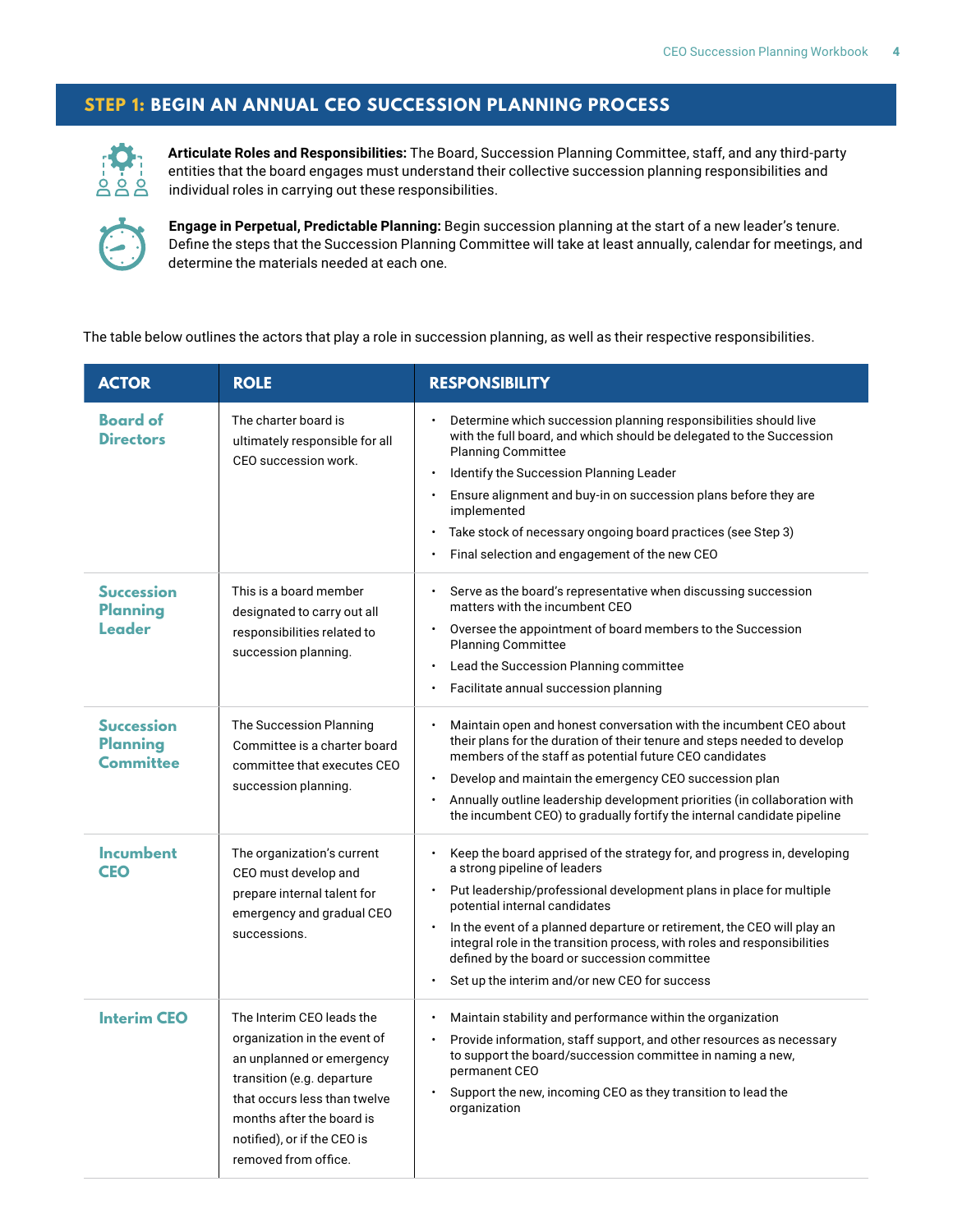| <b>ACTOR</b>                                                                                                     | <b>ROLE</b> | <b>RESPONSIBILITY</b>                                                                                                                                                                                                             |
|------------------------------------------------------------------------------------------------------------------|-------------|-----------------------------------------------------------------------------------------------------------------------------------------------------------------------------------------------------------------------------------|
| <b>Senior staff</b><br>and other<br>key staff<br>members;<br>external key<br>organization<br><b>stakeholders</b> |             | Roles and responsibilities will vary depending on the organization, but staff and external key organization<br>stakeholders should be well informed about what role they play and, importantly, do not play, in a CEO transition. |

#### **When will your board review and discuss succession planning?**

This should occur at least annually when the board has been able to gather all academic, operational, and financial data needed from the previous school year to assess leadership needs. In any event, the board should choose at least one month during which succession planning is a standing meeting agenda item. Boards may discuss succession planning in executive session, where they can discuss leadership development priorities and possible CEO candidates without making potentially sensitive discussions public.

#### **Which member of your board will act as the Succession Planning Leader?**

The CEO Succession Planning Leader should be a board member who has experience with leadership succession planning, human resources work, and appreciates the sensitivity and importance of these discussions. As a general rule, the designated Succession Planning Leader should not be the board chair/president. Given the natural perceptions of a board chair/president's authority, board members find it easier to conduct honest, collaborative planning processes if another member of the board is charged with leading this work.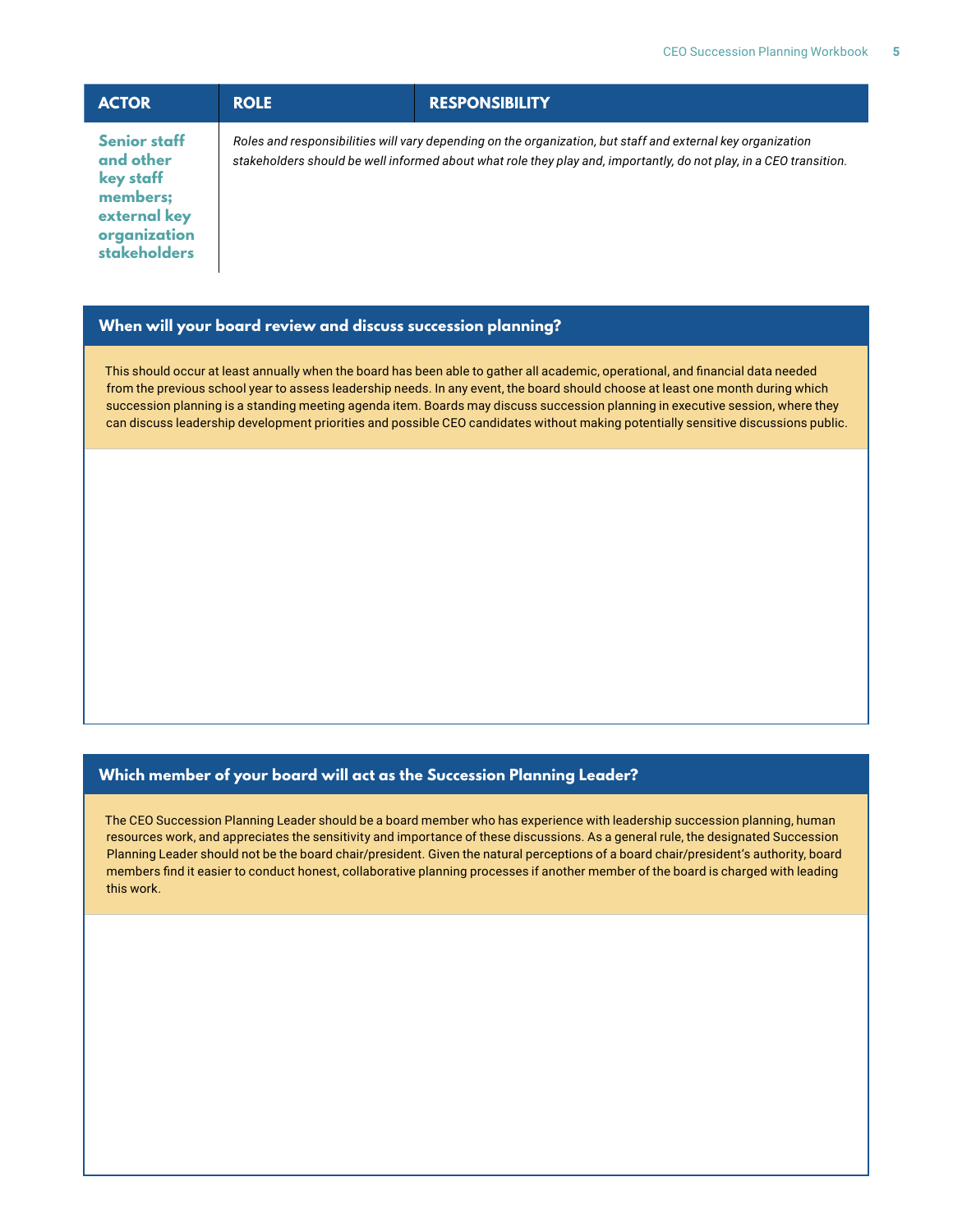**Which members of your board make up the Succession Planning Committee?**

#### **What is the CEO's role in this planning?**

A board should collaborate with the CEO in succession planning, as their personal planning for the duration of their tenure, as well as their insights into the strengths of members of the staff, are critical for productive succession planning discussions.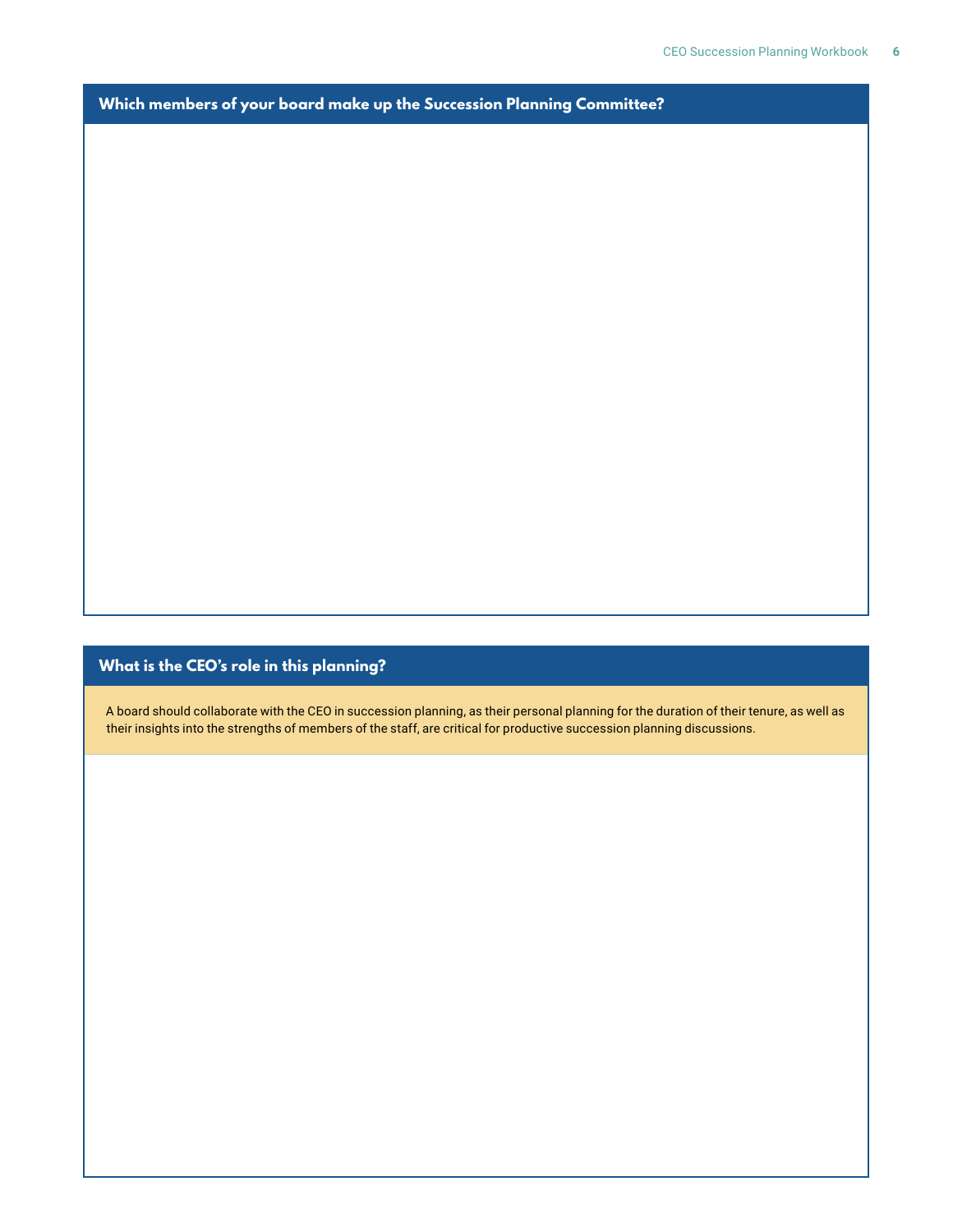#### **When will your Succession Planning Committee meet?**

Once formed, the Succession Planning Committee should determine as a group when they will regularly meet on at least an annual basis. These meetings will serve to prepare for the annual full board discussion of CEO succession planning.

#### **What are the items that the board (or committee members) must address in succession planning discussions?**

At a minimum, the agenda for these discussions should include:

- Emergency succession planning (follow the planning prompts below)
- Review leadership development priorities
- Preparing for a gradual CEO transition (when a CEO has shared plans to leave the organization twelve or more months in advance of their departure)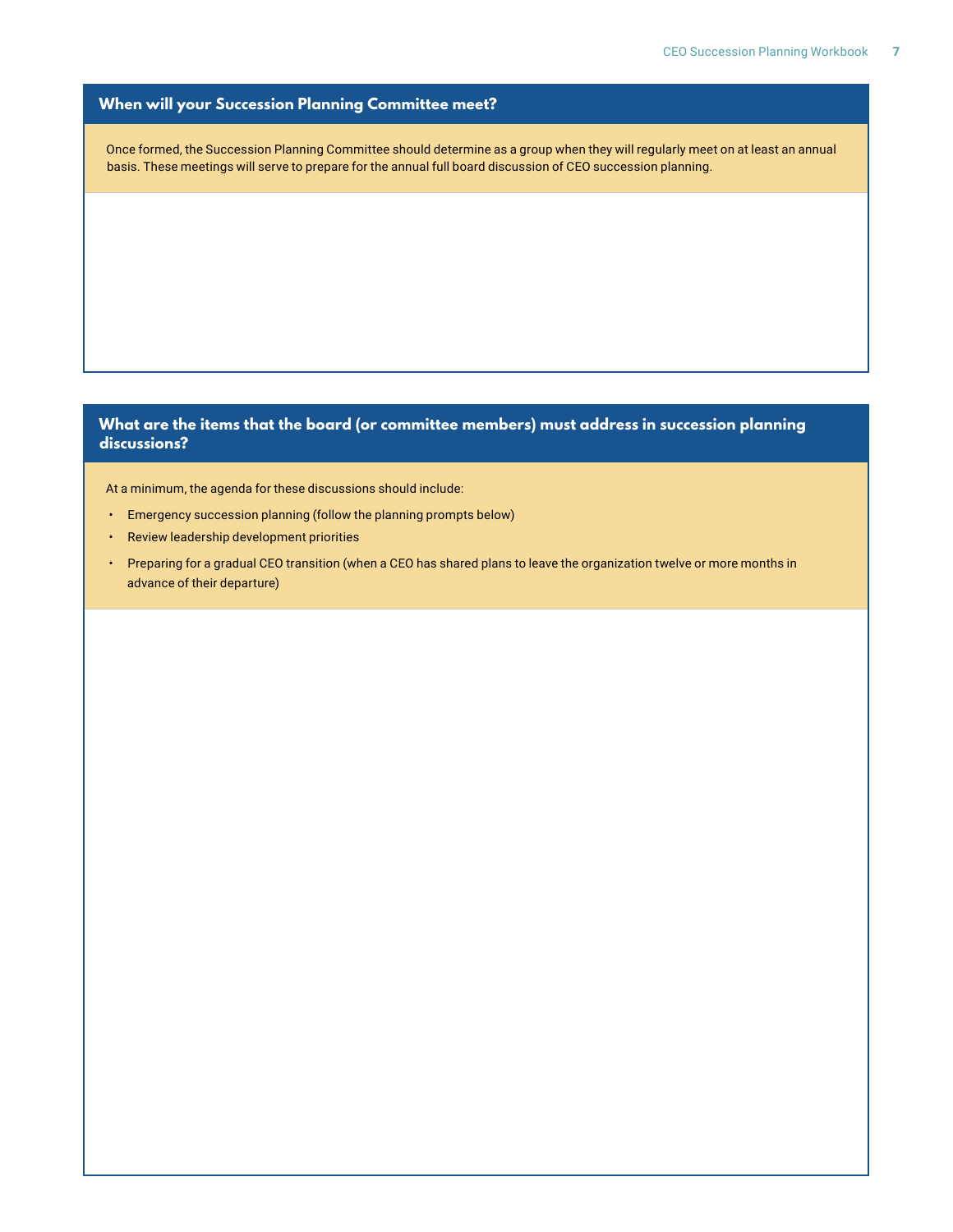**When the time comes to select a new CEO, will the Succession Planning Committee temporarily add members for the duration of that period? If so, list those individuals and their respective roles.**

When selecting a new CEO, it is a best practice for Succession Planning Committees to add staff members, such as school leaders, to the committee temporarily. These should be individuals who have no interest in being CEO candidates.

#### **What, if any, are the roles and responsibilities of senior/key staff members (other than the CEO) and external organization stakeholders in CEO succession planning?**

At a minimum, the board and incumbent CEO must regularly review at a high level each senior leader's set of responsibilities. In the event of any transition, responsibilities may shift among staff members, requiring a clear and current understanding of individual responsibilities.

In certain instances, boards have found it helpful to include key stakeholders (outside of the active board and staff) in the transition process. This could include emeritus board members, parents, or consultants. Regardless, this involvement should be limited and clearly defined in a predetermined framework.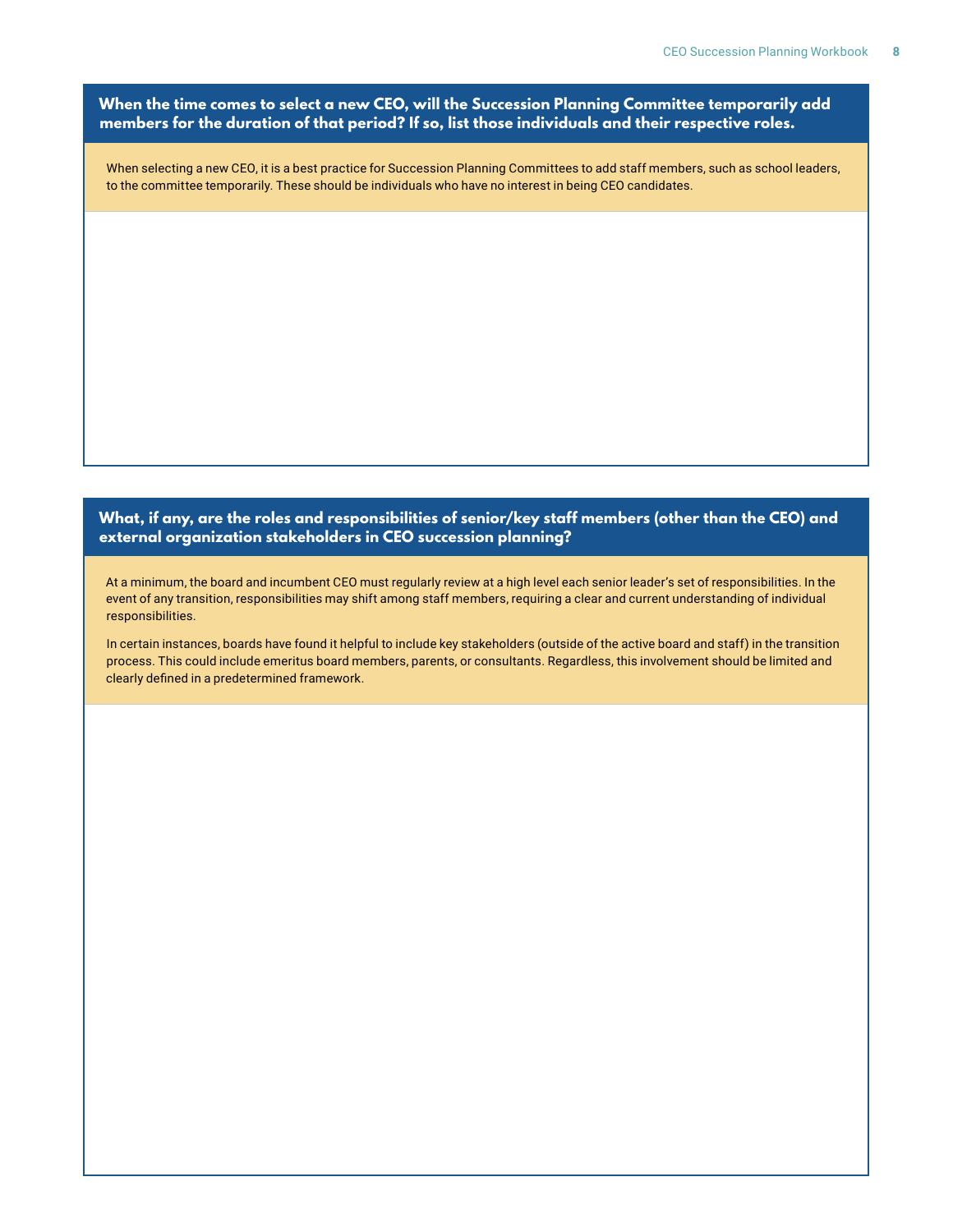Boards should keep track of their activity related to succession planning to ensure that they have updated their plans and corresponding documents within the last twelve months, as well as to understand how their plans have evolved over time.

| <b>PLANNING HISTORY</b> |                    |                      |                              |
|-------------------------|--------------------|----------------------|------------------------------|
| <b>Version</b>          | <b>Approved by</b> | <b>Revision Date</b> | <b>Description of Change</b> |
|                         |                    |                      |                              |
|                         |                    |                      |                              |
|                         |                    |                      |                              |
|                         |                    |                      |                              |
|                         |                    |                      |                              |
|                         |                    |                      |                              |
|                         |                    |                      |                              |
|                         |                    |                      |                              |
|                         |                    |                      |                              |
|                         |                    |                      |                              |

| <b>CHECKLIST OF MATERIALS</b>                                                           |              |  |
|-----------------------------------------------------------------------------------------|--------------|--|
| <b>Documents/Materials</b><br>(updated by board in last 12 months)                      | <b>Notes</b> |  |
| <b>Overview of organization's</b><br>strategic priorities, strengths,<br>and weaknesses |              |  |
| <b>CEO Evaluation</b>                                                                   |              |  |
| <b>CEO Job Description</b>                                                              |              |  |
| <b>Leadership Development</b><br><b>Priorities</b>                                      |              |  |
| <b>Current Organizational</b><br><b>Chart</b>                                           |              |  |
| <b>Board Calendar</b>                                                                   |              |  |
| <b>Existing succession plans/</b><br>materials (if applicable)                          |              |  |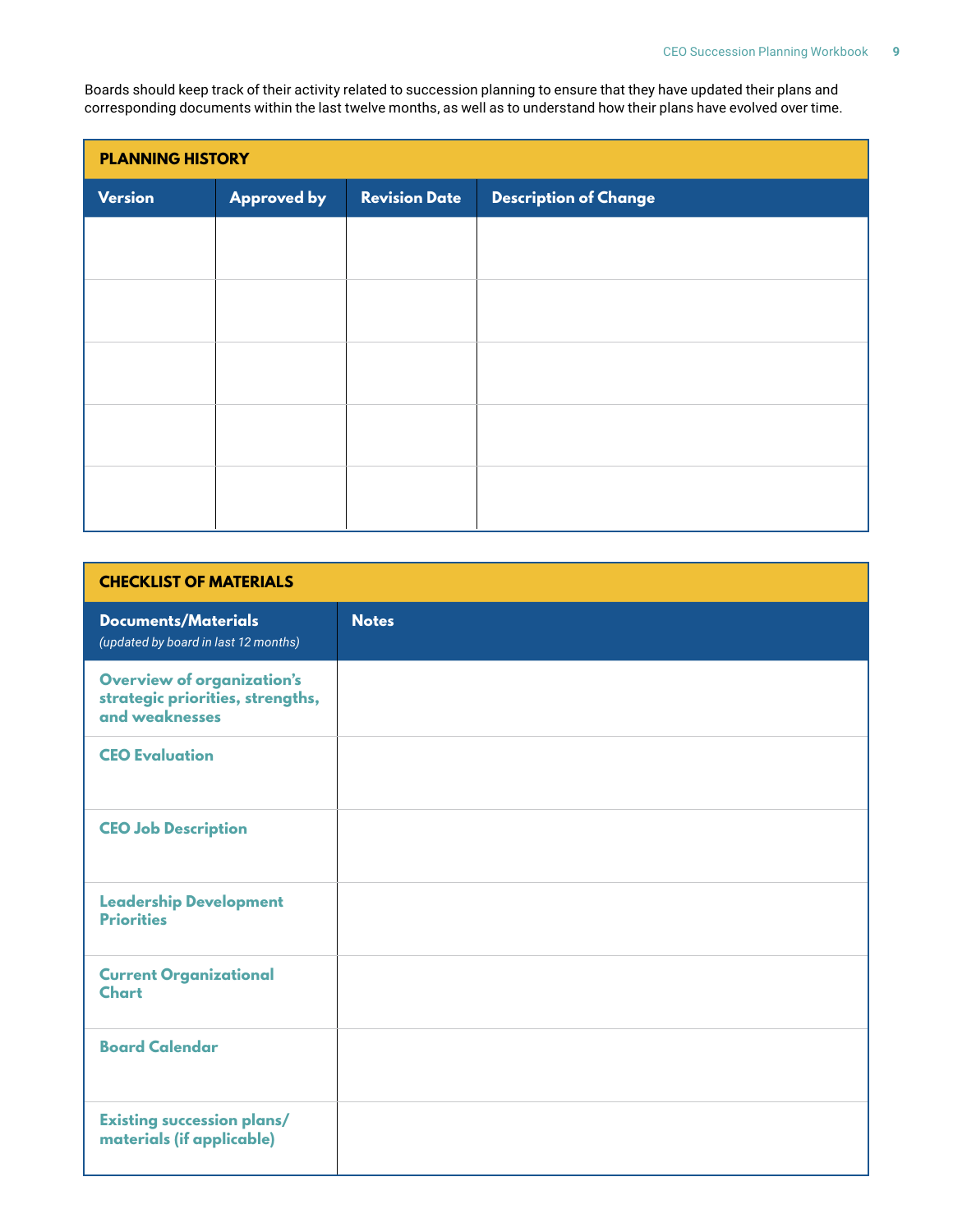#### **STEP 2: ADOPT AN EMERGENCY SUCCESSION PLAN**



Determine who, in the event of a departure with either short notice or in an emergency situation, will step in as the temporary or permanent leader. Boards can take this step immediately and revisit this plan annually.

#### **Under what circumstances will the board implement the emergency or temporary succession plan?**

Any instance in which the board has fewer than twelve months to facilitate a leadership transition constitutes an emergency succession. These may include:

- Permanent, unplanned departure instances in which the CEO is permanently departing the organization due to illness, death, or sudden, unforeseen resignation/termination
- Temporary, short-term absence a period during which the CEO is on leave from the organization for any reason for fewer than three months
- Temporary, long-term absence a period during which the CEO is on leave from the organization for any reason for more than three months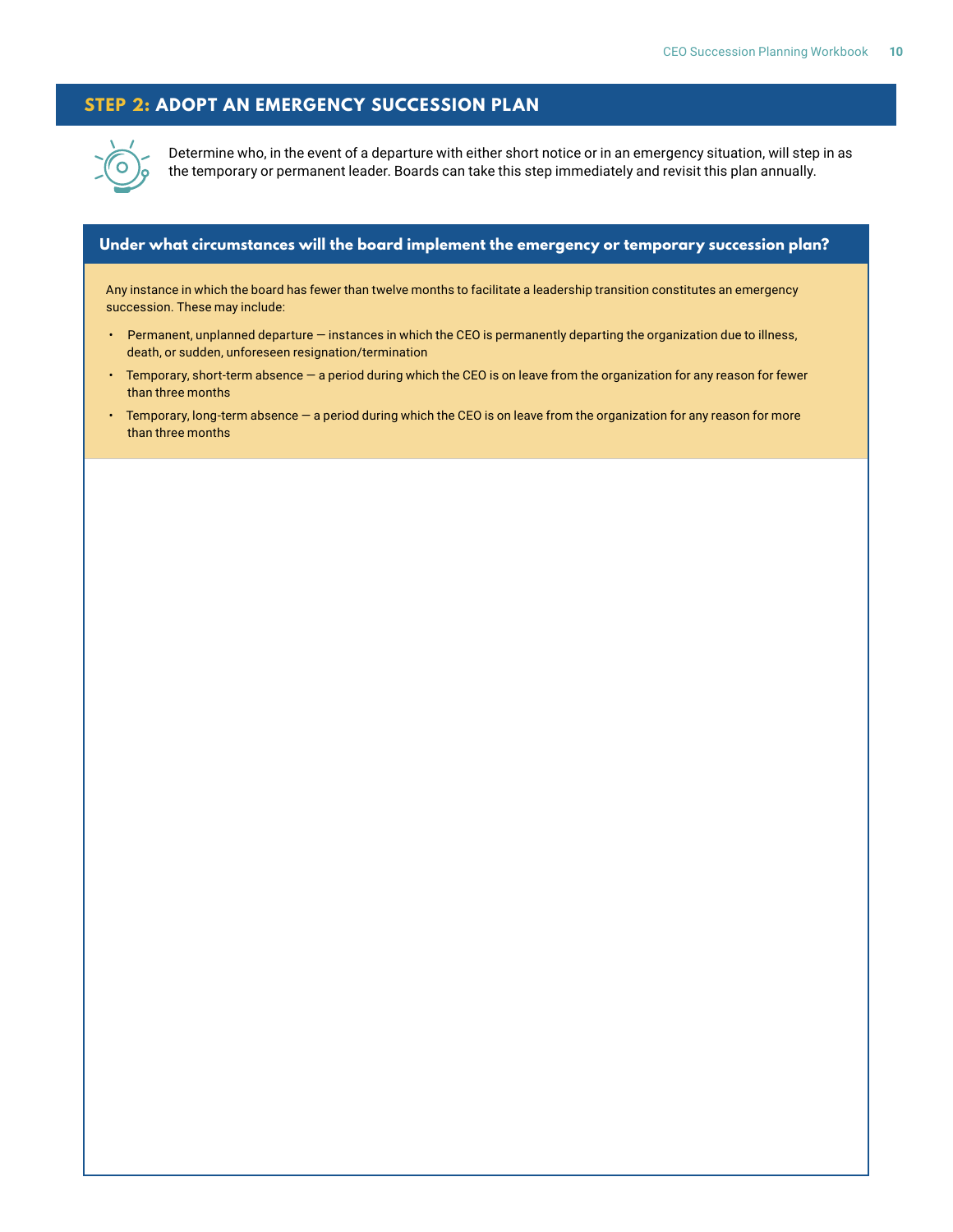#### **Who has your organization pre-approved as an Interim CEO to assume top executive responsibilities in the event of a temporary or emergency departure?**

The board should identify a member of the senior staff who shows promise as a possible CEO candidate. This should be someone who reports directly to the CEO and has an understanding of the CEO's roles and responsibilities. The board must seek this person's approval before including them in the emergency succession plan.

If the board is unable to identify a member of the staff who shows promise as a CEO candidate, this has implications for talent development priorities. In such an instance, the board may consider seeking an outside hire for a senior staff/CEO direct-report role to supplement the internal pipeline of candidates.

#### **Which CEO responsibilities would this person inherit?**

**Are there any CEO responsibilities they would not inherit? If so, name those responsibilities and the individuals who would take them on instead.**

Boards should utilize the CEO's job description as a starting point for listing the responsibilities that an Interim CEO would inherit. Responsibilities which, at that point, they would not be prepared to execute should be delegated to another member of the senior staff.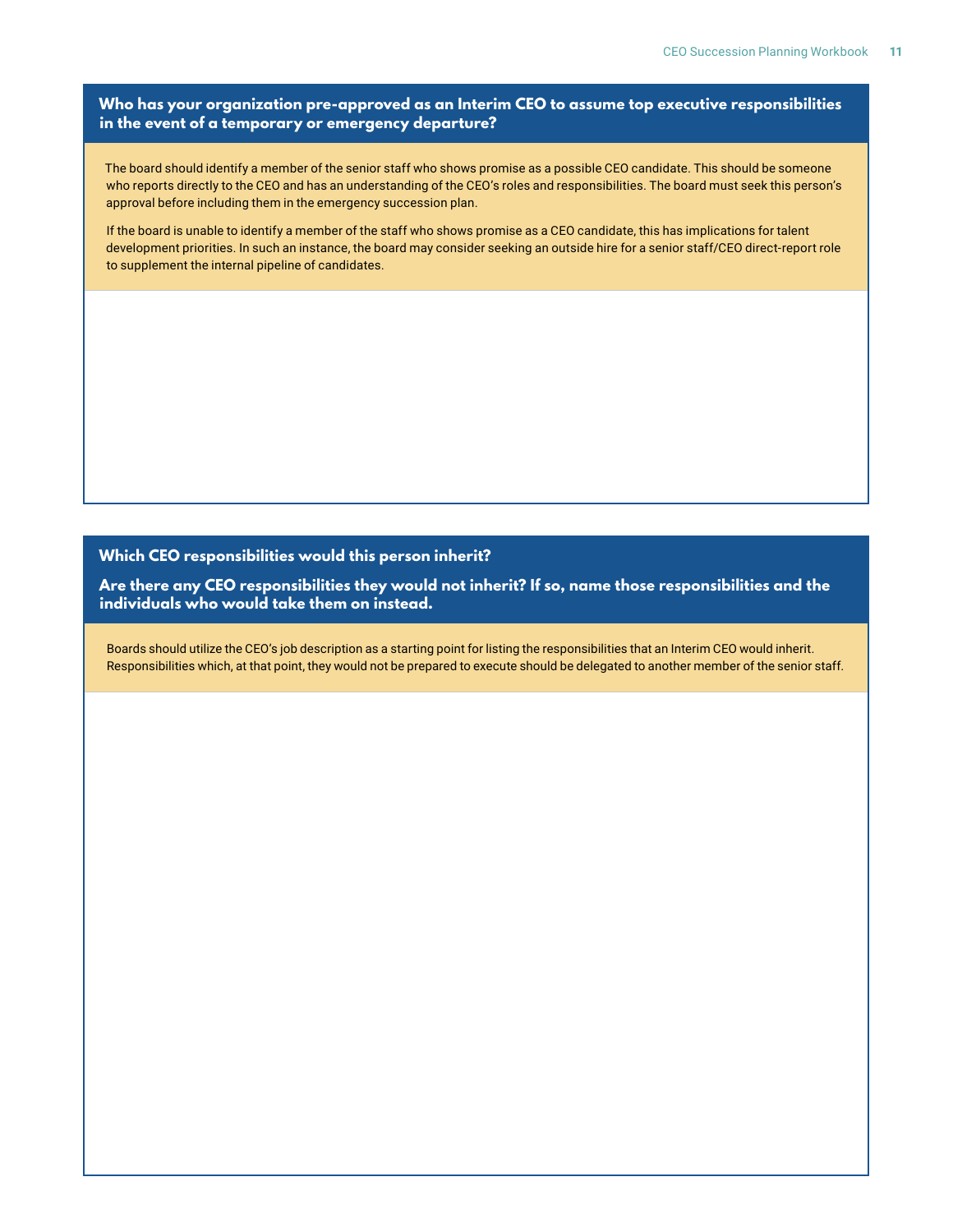**How will the staff redistribute the former responsibilities of the individual who takes on the Interim CEO role?**

Boards should have a sufficient understanding of the responsibilities of members of the senior leadership staff to be able to reallocate responsibilities, as needed, during the interim period.

**What are the board's responsibilities in supporting an Interim CEO as they assume a role of greater responsibility within the organization with little to no transition time?**

As with the current CEO, the board will have responsibility for monitoring the work of the Interim CEO. It is critical that the board does not engage in any direct management of staff, even during this interim period. Instead, the board is responsible for ensuring that the Interim CEO has the support needed to carry out their new responsibilities.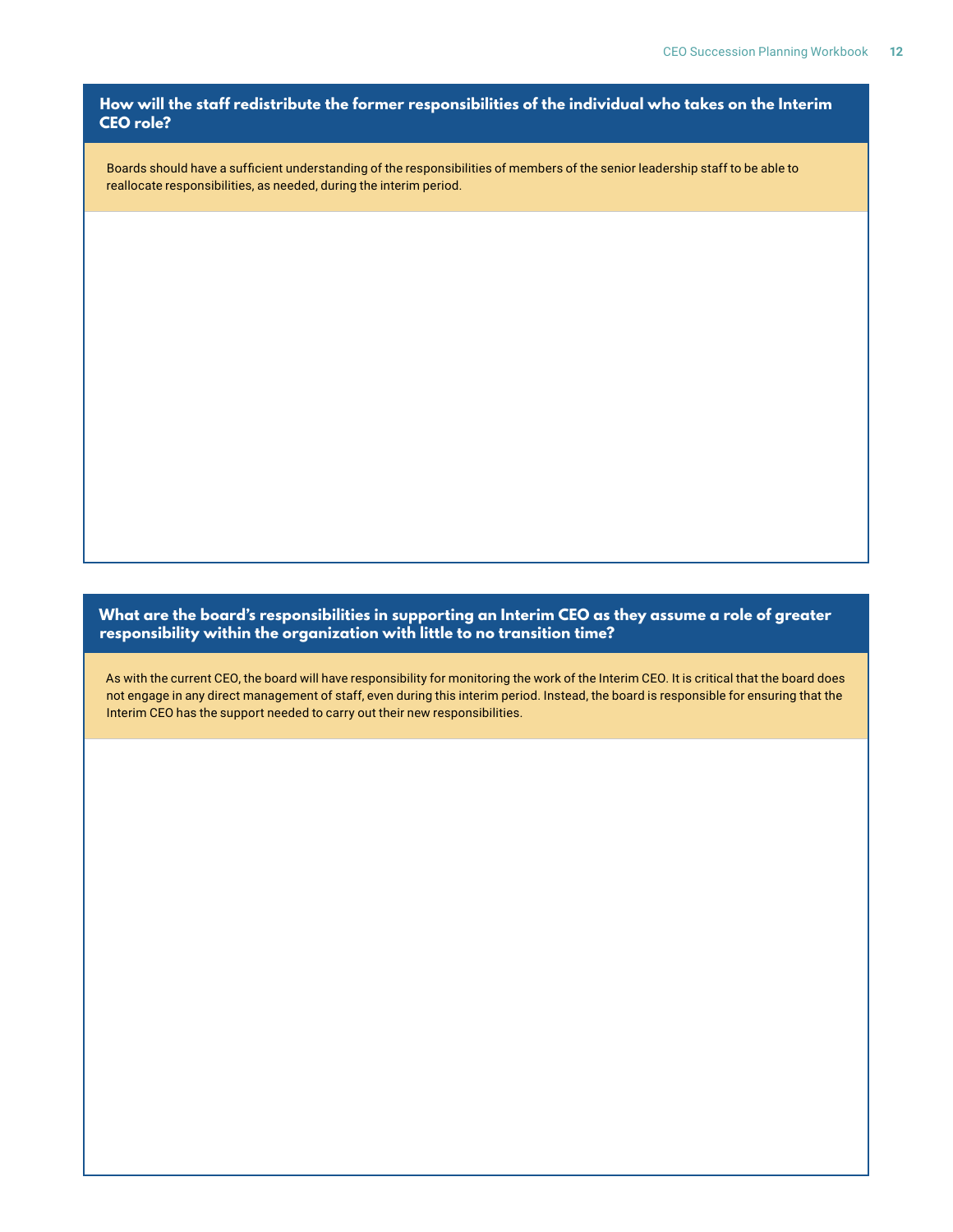**Following board enactment of the Emergency Succession Plan, what is the plan to communicate changes to the organization's staff and the community?**

#### **Who on the board is responsible for implementing this plan?**

First, the board must designate an individual responsible for facilitating communication in the event of an emergency succession. This should either be the Board President or the individual responsible for facilitating succession planning. Second, the board should itemize a list of individuals who should receive immediate phone calls directly from the board (the designated Acting/ Interim CEO, members of senior staff, and the rest of the board). To the extent possible, it is best for staff members to learn that an emergency succession is taking place in person or via phone, whether from the board or a member of senior staff, rather than in writing. Similarly, some key partners may require a phone call or in-person conversation rather than written notice. Finally, school families, the general public, and potentially even the media should receive written notification followed, ideally, by an opportunity to attend a board-facilitated Q&A session or other meeting.

| <b>COMMUNICATION PLAN</b> |                  |                                               |
|---------------------------|------------------|-----------------------------------------------|
| <b>Audience</b>           | <b>Messenger</b> | <b>Timeline &amp; Method of Communication</b> |
| <b>Board Members</b>      |                  |                                               |
| <b>Senior Staff</b>       |                  |                                               |
| <b>All Staff</b>          |                  |                                               |
| <b>Families</b>           |                  |                                               |
| <b>Students</b>           |                  |                                               |
| <b>General Public</b>     |                  |                                               |
| <b>Media</b>              |                  |                                               |

#### **KEY EXTERNAL STAKEHOLDERS AND/OR OTHER AUDIENCES (LIST BELOW)**

| <b>Audience</b> | <b>Messenger</b> | <b>Timeline &amp; Method of Communication</b> |
|-----------------|------------------|-----------------------------------------------|
|                 |                  |                                               |
|                 |                  |                                               |
|                 |                  |                                               |
|                 |                  |                                               |
|                 |                  |                                               |
|                 |                  |                                               |
|                 |                  |                                               |
|                 |                  |                                               |
|                 |                  |                                               |
|                 |                  |                                               |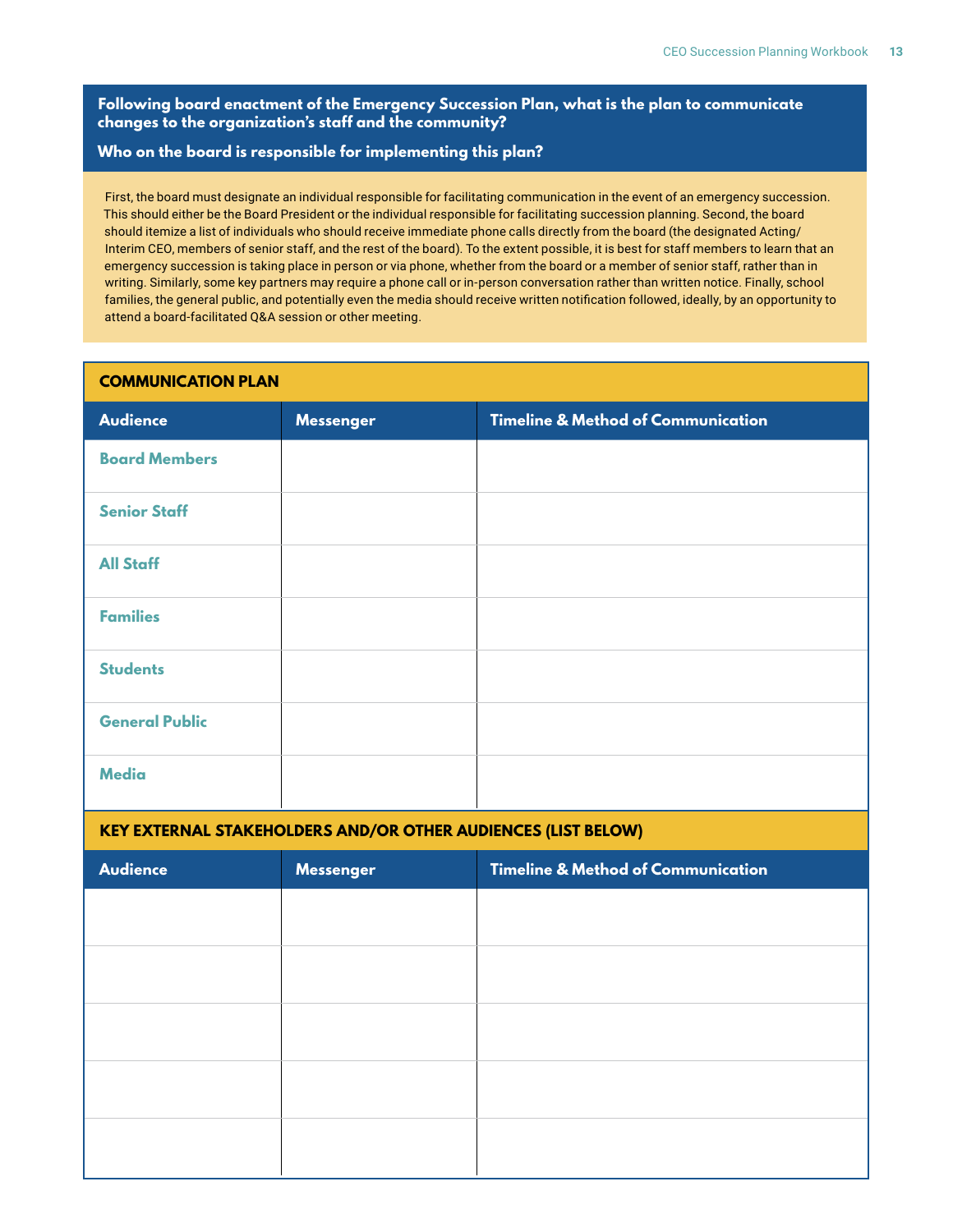#### **How will the Interim CEO be compensated?**

For an Acting/Interim CEO, some boards institute a policy stating that they will receive either the outgoing CEO's current salary or a 5% increase in their own salary, whichever is greater. EdFuel provides an overview of methods boards may use to help determine compensation [here](http://www.edfuel.org/wp-content/uploads/2017/08/EdFuel.Bridgespan-Group-compensation-slides-July-2016.pdf).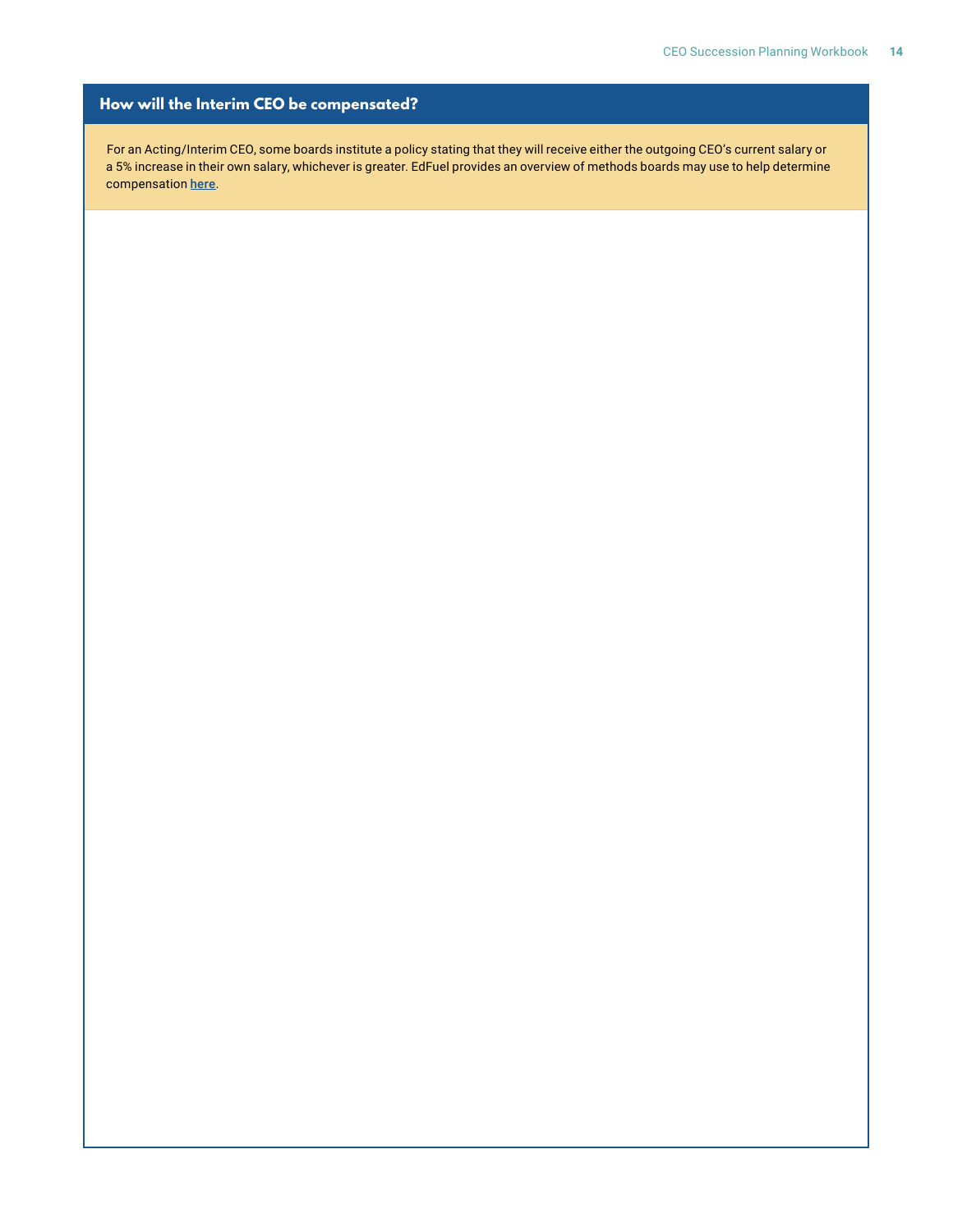#### **STEP 3: TAKE STOCK OF NECESSARY ONGOING BOARD PRACTICES**

The practices below improve a board's ability to deliver on all of their governance responsibilities. Boards must take stock of whether they engage in these practices and, if not, establish systems to do so before gradual succession planning.



**Diversity, Equity, and Inclusion Training/Reflect Upon Personal Biases:** The ability to note personal biases and the limitations of one's perspective is foundational in succession planning, as unspoken criteria springing from personal biases can lead to dysfunction and confusion in selecting a new leader.



**Understanding the Organization's Strategic Priorities, Strengths, and Weaknesses:** The board should have a clear understanding of the organization's strategic priorities, strategic plan, strengths, and weaknesses, as each of these inform the competencies and characteristics needed in a CEO.



**CEO Evaluations:** Boards should conduct a quality CEO evaluation process that is aligned with the organization's strategic priorities and seeks feedback from staff and other key stakeholders. This evaluation will serve as the foundation for defining the competencies/characteristics the board will seek in a new CEO.



**Leadership Development Priorities:** The board is responsible for holding the CEO accountable for progress towards staff leadership development goals that work to build the existing internal bench of potential future CEO candidates.

NSNO's *[CEO Succession Planning Toolkit](https://www.newschoolsforneworleans.org/ceo-succession-planning-toolkit/)* includes a number of resources here that may be useful to boards in implementing and improving the practices below. In addition, the *[CEO Succession Planning Guide](https://www.newschoolsforneworleans.org/wp-content/uploads/2020/01/NSNO-ceo-succession-planner-pages-0120.pdf)* includes detailed information on best practices in each of these areas.

**Describe how the board is intentionally reflecting upon personal biases and/or participate in diversity, equity, and inclusion trainings.**

**When did this last occur?**

**When will it next occur and again throughout the upcoming year?**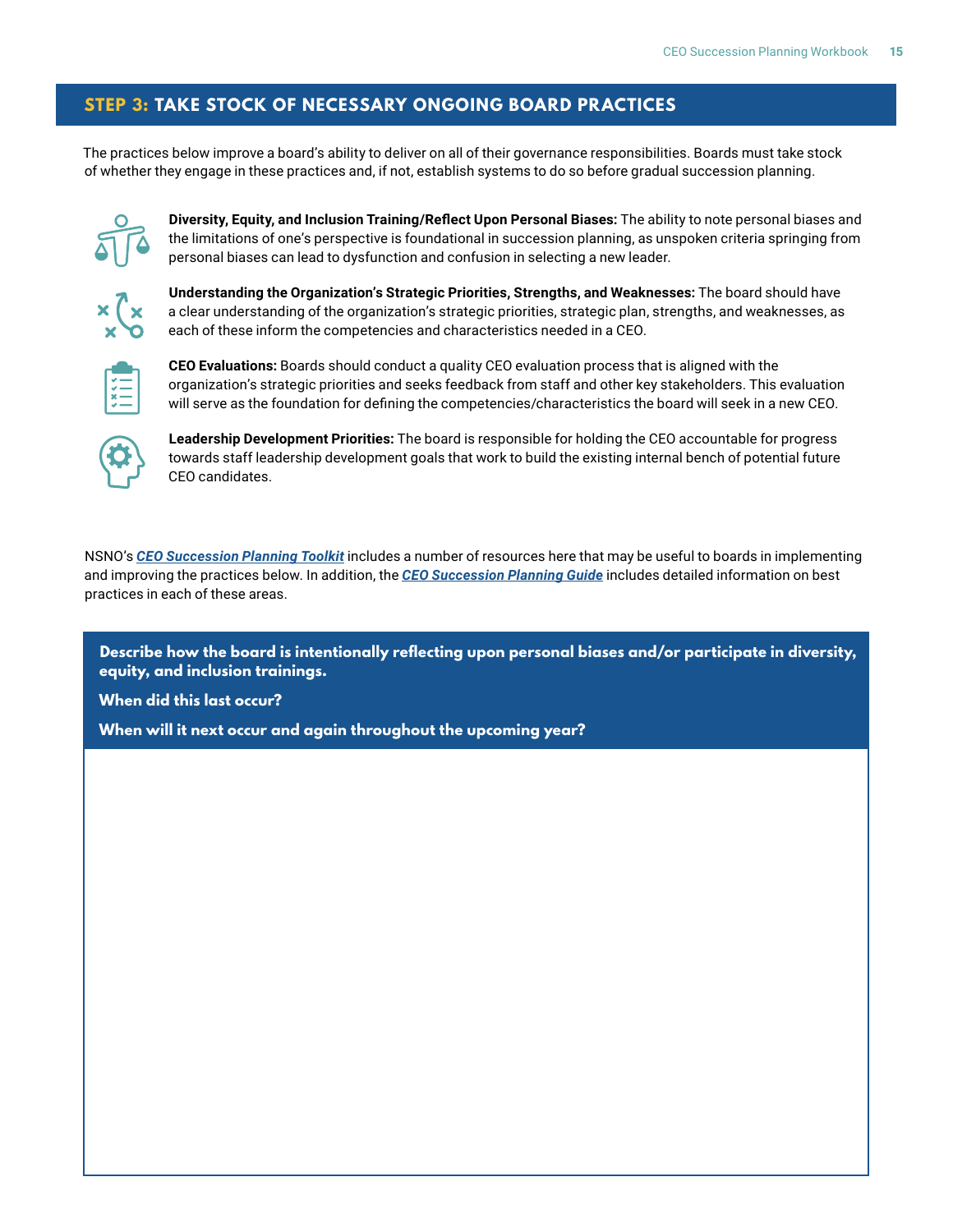**Describe the board's annual CEO evaluation process.**

**When did this last occur?**

**When will it next occur and again throughout the upcoming year?**

#### **Who are the individuals in your organization who show promise as a CEO candidate in the short, medium, and long term?**

The board should have sufficient exposure to senior staff members to form independent opinions regarding individuals who show promise in the short, medium, and long term. Still, the board should collaborate with the CEO on generating these lists and, where needed, seek input from other members of the staff.

| Short-term<br>$(0-3 \text{ years})$      |  |  |
|------------------------------------------|--|--|
| Medium-<br>term<br>$(4-6 \text{ years})$ |  |  |
| Long-term<br>$(7 + \text{years})$        |  |  |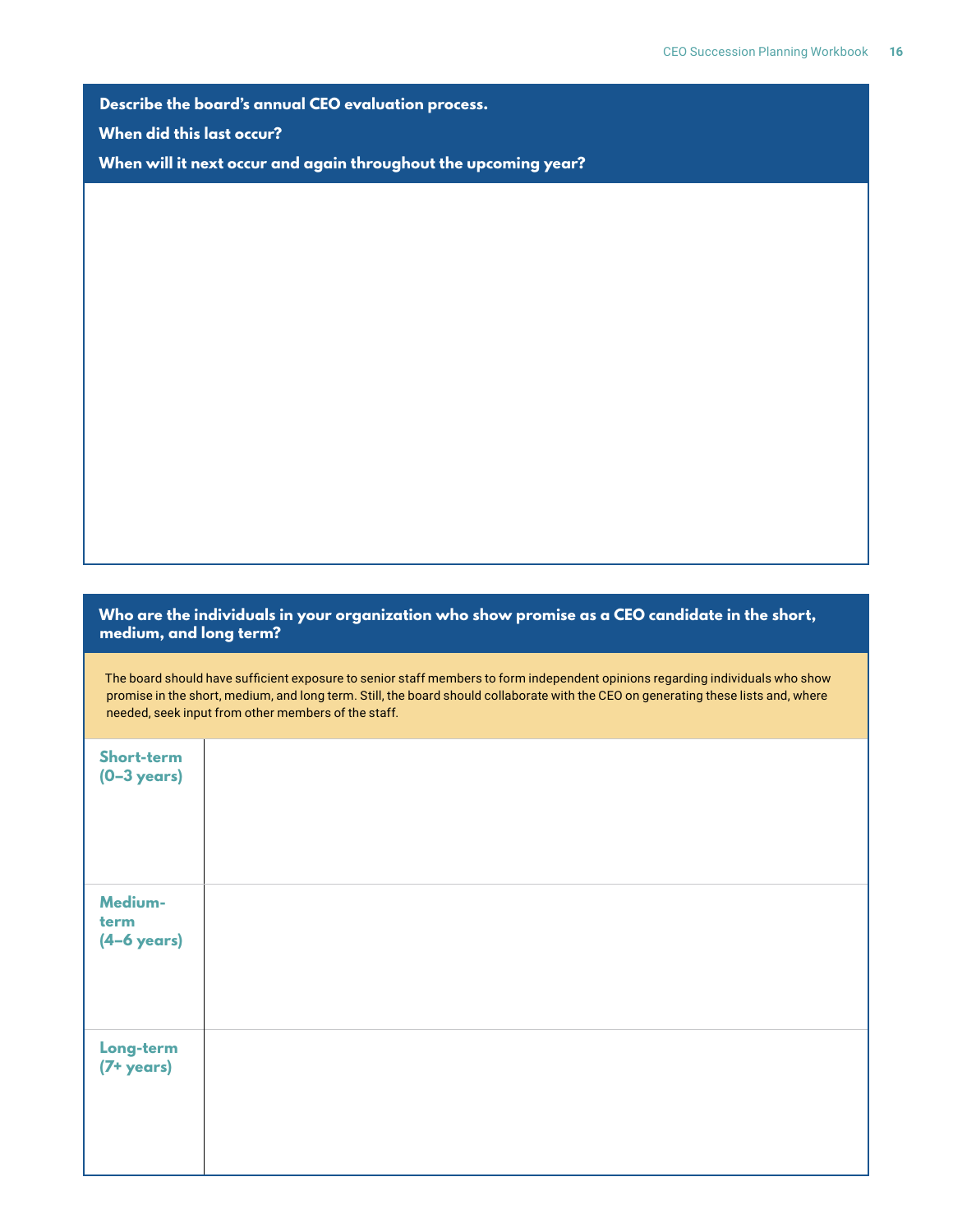#### **Describe the talent development needs and corresponding development plans for each of these individuals.**

The board and CEO should review each individual's strengths and current responsibilities alongside the current CEO job description. With recommendations from the CEO, the board should then agree upon the talent development needs for each individual according to the gaps between their current strengths/responsibilities and those required of an effective CEO.

In general, professional development should include a combination of "stretch projects," outside training, and coaching/mentoring from a more senior member of the organization's staff. Each of these components of an individual's professional development plan should directly align with the talent development needs that the CEO has proposed to the board.

| <b>Name</b> | Talent Development Needs & Development Plan |
|-------------|---------------------------------------------|
|             |                                             |
|             |                                             |
|             |                                             |
|             |                                             |
|             |                                             |
|             |                                             |
|             |                                             |
|             |                                             |
|             |                                             |
|             |                                             |
|             |                                             |
|             |                                             |
|             |                                             |
|             |                                             |
|             |                                             |
|             |                                             |
|             |                                             |
|             |                                             |
|             |                                             |
|             |                                             |
|             |                                             |
|             |                                             |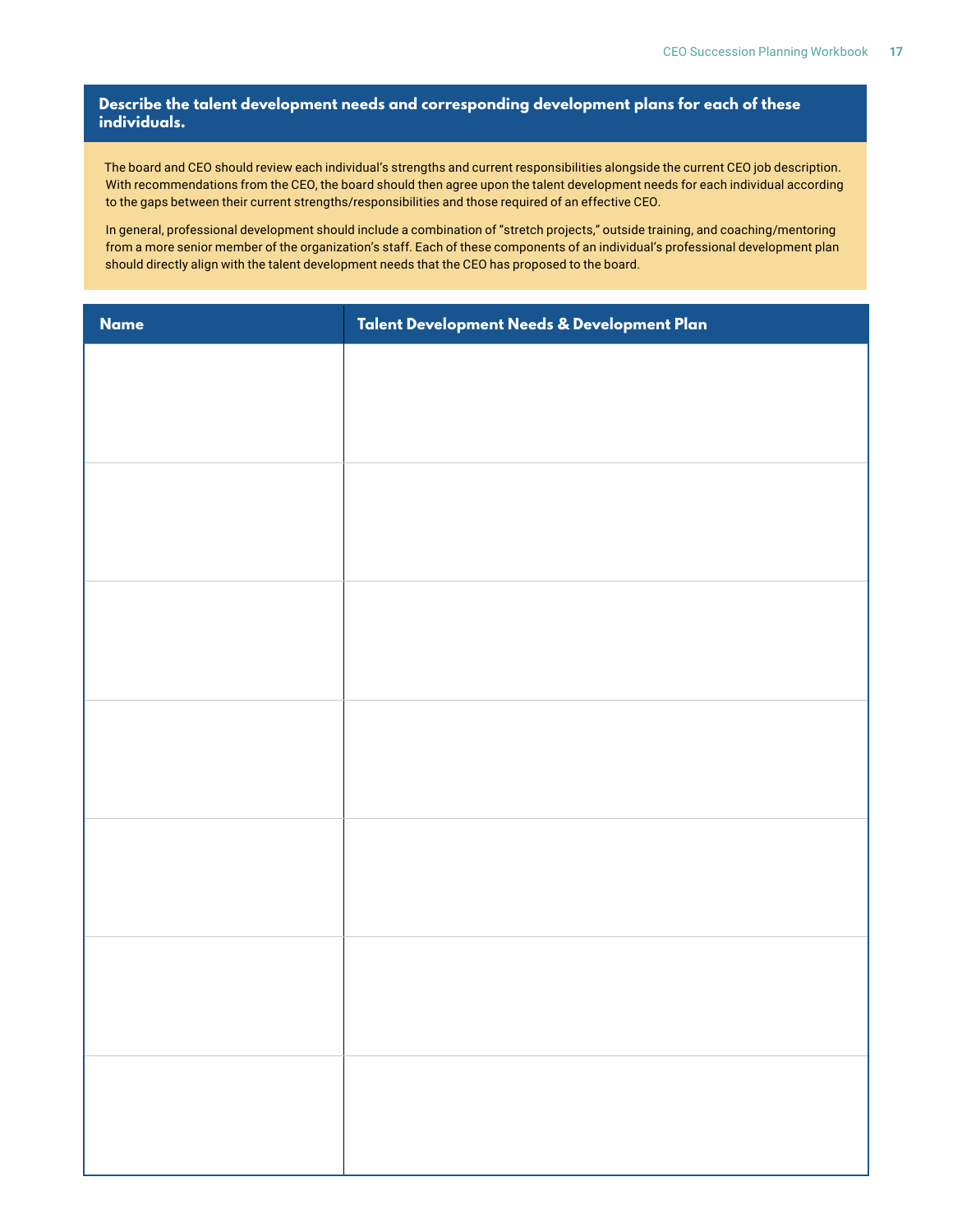**Describe the opportunities the board will take/make over the next twelve months to interact intentionally with each of these candidates and other members of the leadership team to better understand their potential as future CEO candidates.**

Examples may include:

- Asking members of senior staff to lead and facilitate board committees or subcommittees related to their respective leadership domains
- Asking members of senior staff to present updates to the entire board on their respective areas of responsibility
- Asking members of senior staff to collaborate with board members on board-led initiatives, such as fundraisers or event planning
- Seeking input from staff members when assessing organizational strengths and weaknesses, as well as conducting strategic planning
- Inviting senior staff to board meetings and other board-related functions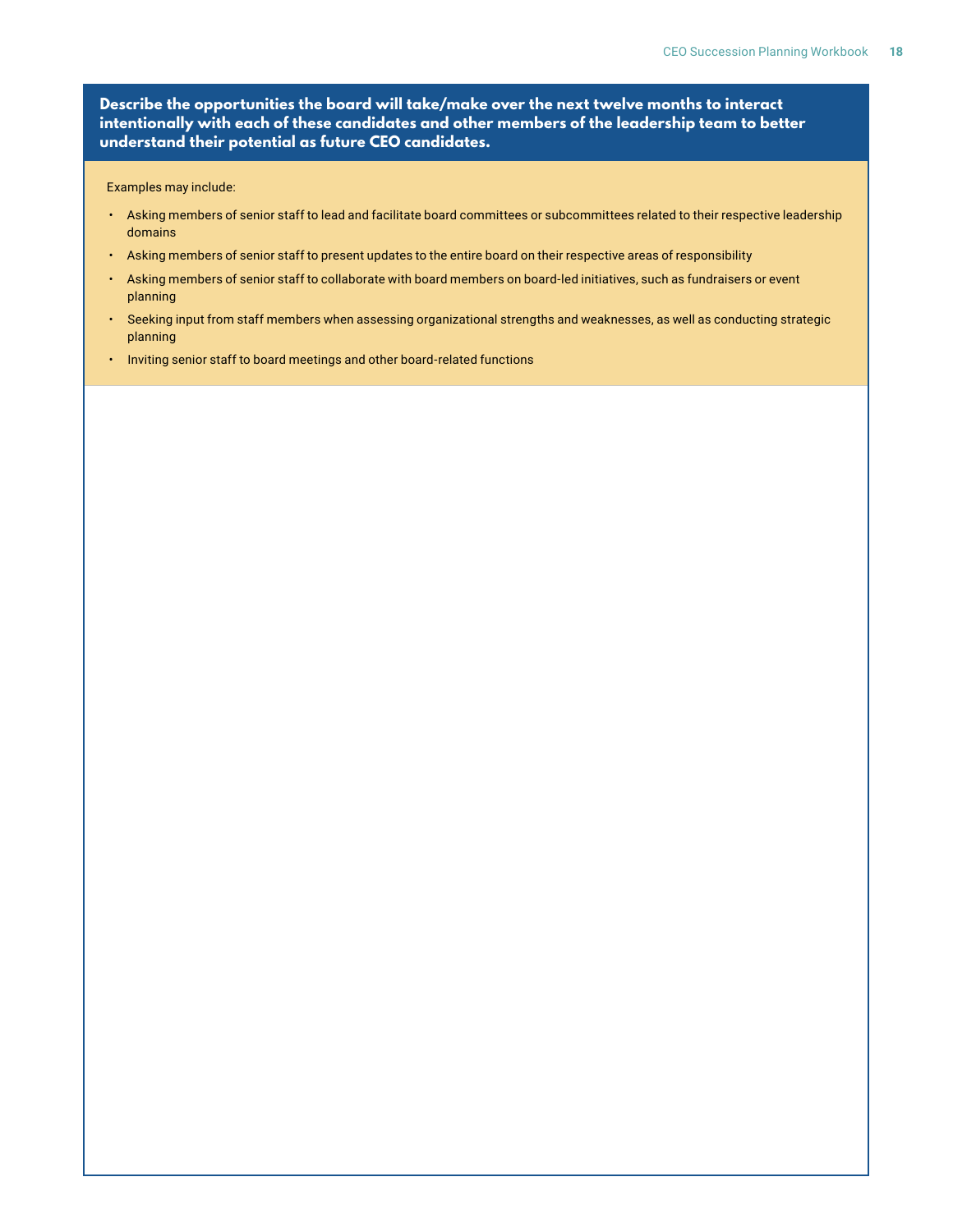#### **STEP 4: PREPARE FOR A GRADUAL CEO SUCCESSION**



Boards and CEOs should have regular, honest conversations about the duration of the CEO's tenure. Even if the board and CEO have no plans to make a change in CEO leadership for many years, the board should develop a timeline and process for how they will address the CEO's eventual departure.

**What is the minimum amount of time your CEO has agreed to allow between notifying the board of their plans to depart and their actual departure?**

Ideally, this is at least 24 months, but should at a minimum be no less than twelve months.

#### **How will the board identify key competencies or skills of an ideal CEO in the event of a gradual or planned CEO departure/succession?**

As part of the CEO evaluation process, the board should update the CEO job description to reflect the current and comprehensive list of the CEO's responsibilities and affiliated competencies. By maintaining this as a practice, the board will have a set of key competencies already prepared when the time for a leadership transition arrives. If the board is engaging in this process for the first time or wishes to refine their existing materials, please review Bellwether Education Partner's research on key CEO competencies [here](https://www.newschoolsforneworleans.org/wp-content/uploads/2020/01/Bellwether-CEO-Profile-and-Playbook.website.pdf).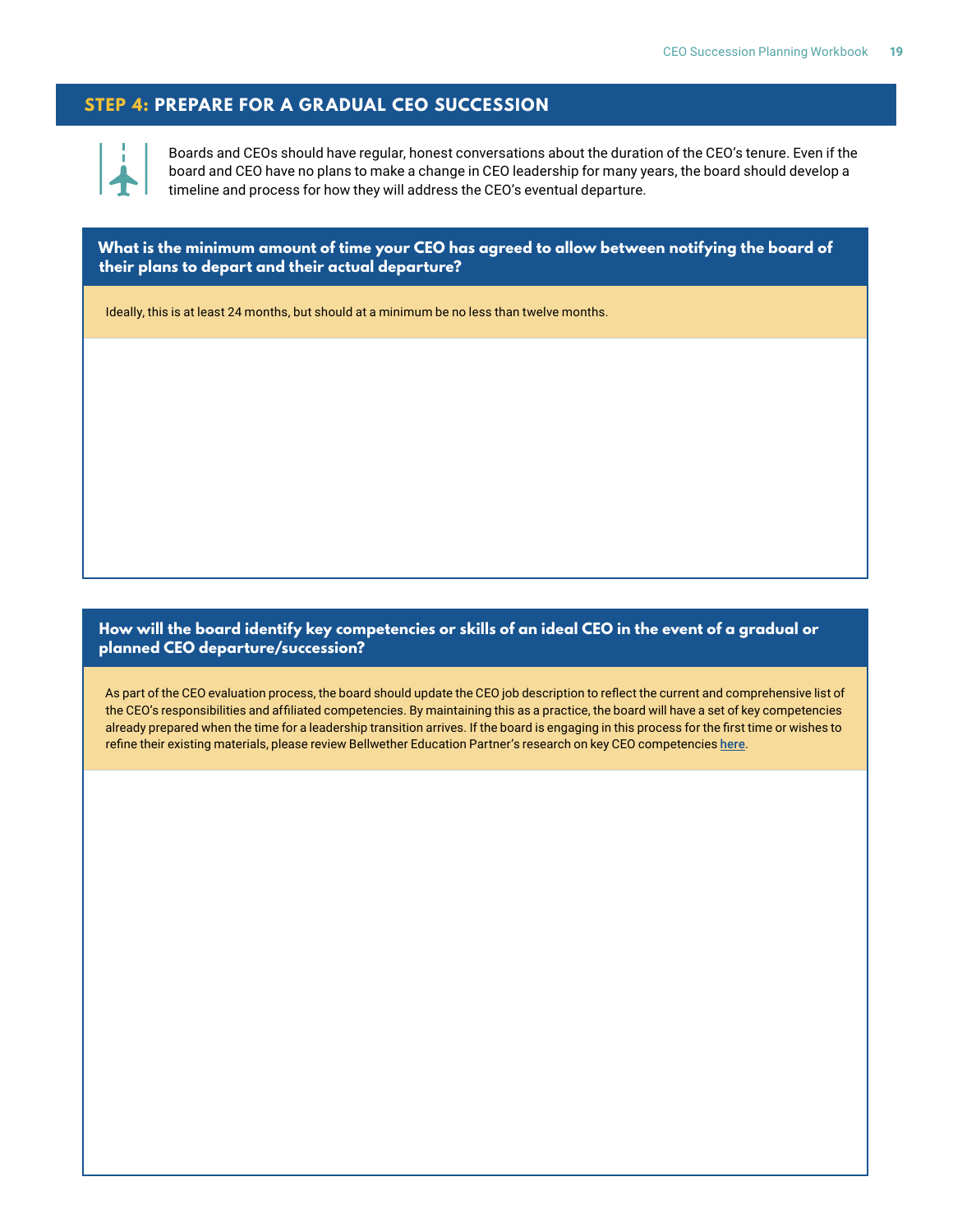**Who are the board member(s) responsible for leading the organization through a gradual/planned CEO departure/succession?**

#### **Will the board engage third party individuals or entities to support succession planning?**

The Succession Planning Leader should be the person responsible for leading this planning. However, boards often benefit by engaging a third party to support this person in facilitating the committee's search for a new CEO. Even if the organization has a strong pipeline of internal candidates, the board may choose to conduct a formal search for a new CEO. In this instance, a third party can facilitate and project manage the associated communications and operations.

#### **What is the role of an outgoing CEO in a formal search for their successor?**

The most important responsibilities of an outgoing CEO in a succession are completed before they announce their departure. Prior to that time, it is critical that the CEO is actively engaged in developing an internal talent pipeline and coaching/mentoring direct reports. When the CEO shares the date of their planned departure, the board becomes solely accountable for identifying a replacement and executing the transition process. Still, the CEO should be available to support the board through the search for their replacement as needed, and provide feedback and advice as requested.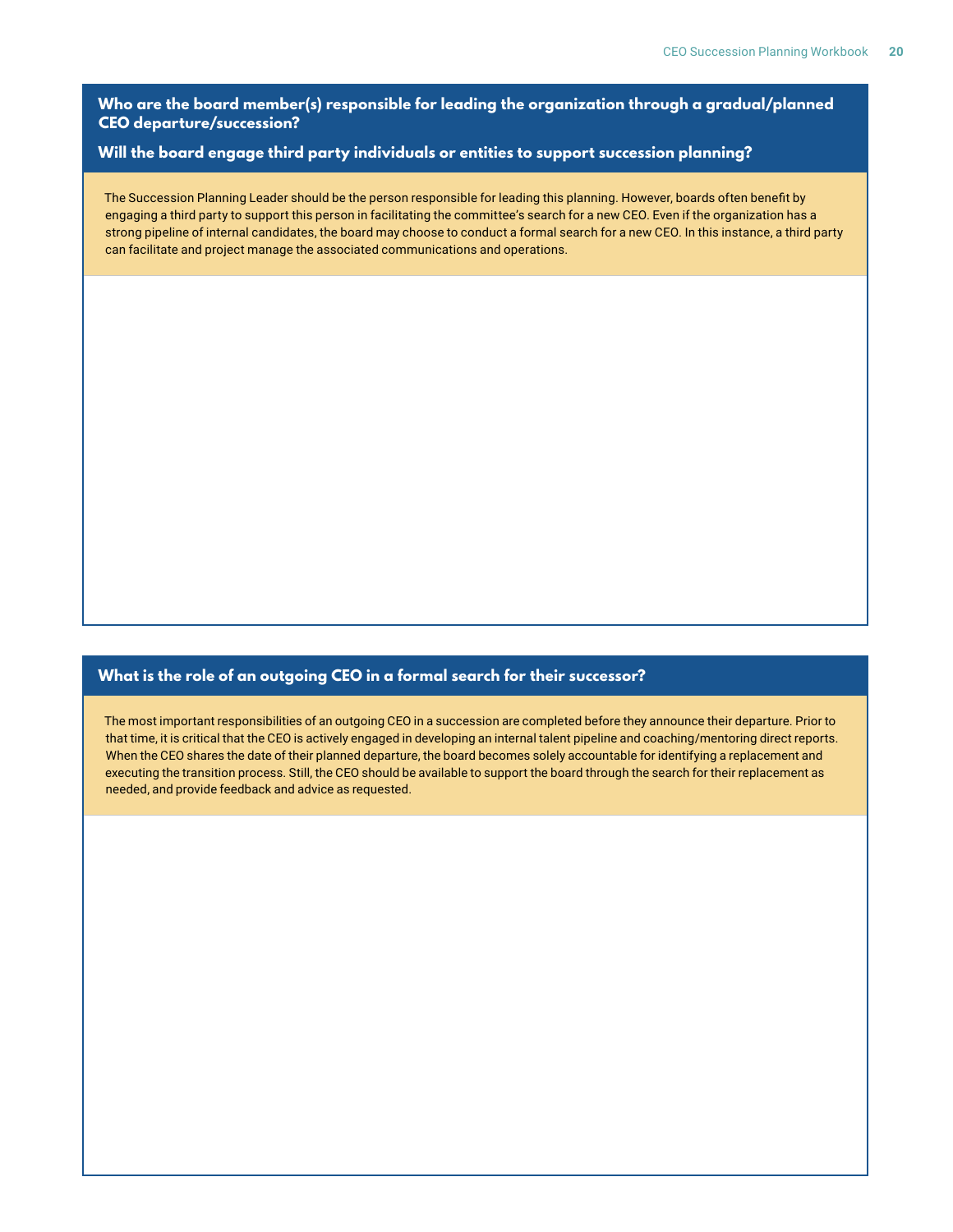#### **What is the process used by the board to vet candidates and name a successor in the event of a gradual/planned CEO departure/succession?**

Even if an organization has a strong internal pipeline of candidates, many organizations choose to conduct a formal search process that includes consideration of external hires. In these cases, the board utilizes the key competencies and skills that they should have already identified to conduct multiple rounds of screening, interviewing, performance tasks, and, in some instances, presentations.

While all of these steps are critical in gathering information on candidates, they are also vehicles for engaging all critical stakeholders in the outcome of the search process. These stakeholders include all board members, senior leadership staff, charter school organization and school staff, school families, and students.

| Sample Date* | <b>Step</b> | Relevant Stake Holders |
|--------------|-------------|------------------------|
|              |             |                        |
|              |             |                        |
|              |             |                        |
|              |             |                        |
|              |             |                        |
|              |             |                        |
|              |             |                        |
|              |             |                        |
|              |             |                        |
|              |             |                        |
|              |             |                        |
|              |             |                        |
|              |             |                        |
|              |             |                        |
|              |             |                        |
|              |             |                        |
|              |             |                        |
|              |             |                        |
|              |             |                        |
|              |             |                        |
|              |             |                        |

*\*These sample dates are intended to provide an ideal time period that should lapse between each of these steps. They are not intended to serve as the actual dates on which boards will take these steps.*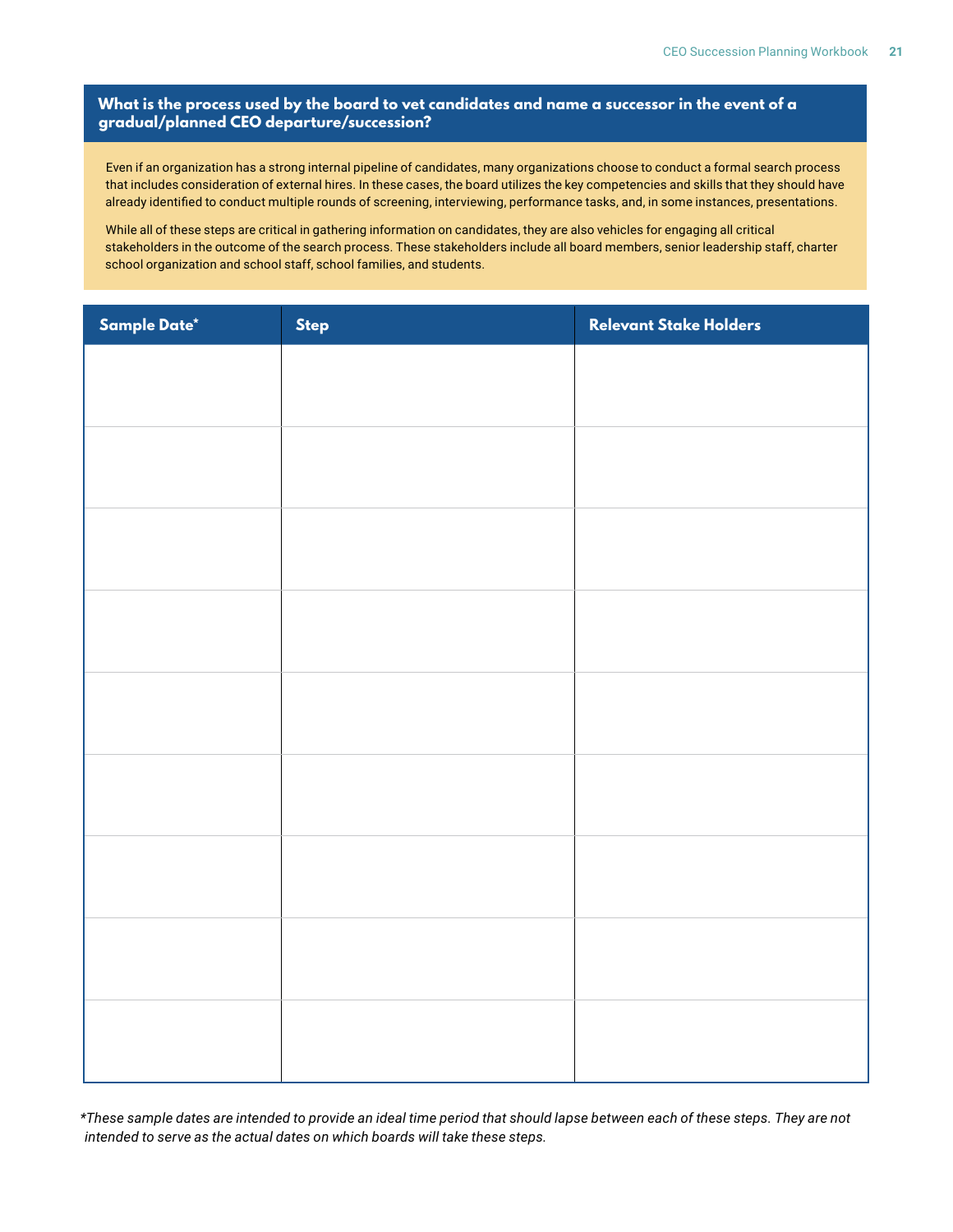#### **What is the communications plan to update key stakeholders throughout the search process?**

In instances in which the board chooses to conduct a formal search for a replacement CEO, it is critical that the board articulates (1) the key competencies sought in a replacement; (2) the process by which they will recruit and vet candidates; (3) the timeline by which the board will select a replacement; and (4) the manner in which the board will announce their selection.

## **COMMUNICATION PLAN Audience Messenger Timeline & Method of Communication Board Members Senior Staff All Staff Families Students General Public Media**

#### **KEY EXTERNAL STAKEHOLDERS AND/OR OTHER AUDIENCES (LIST BELOW)**

| Audience | <b>Messenger</b> | <b>Timeline &amp; Method of Communication</b> |
|----------|------------------|-----------------------------------------------|
|          |                  |                                               |
|          |                  |                                               |
|          |                  |                                               |
|          |                  |                                               |
|          |                  |                                               |
|          |                  |                                               |
|          |                  |                                               |
|          |                  |                                               |
|          |                  |                                               |
|          |                  |                                               |
|          |                  |                                               |
|          |                  |                                               |
|          |                  |                                               |
|          |                  |                                               |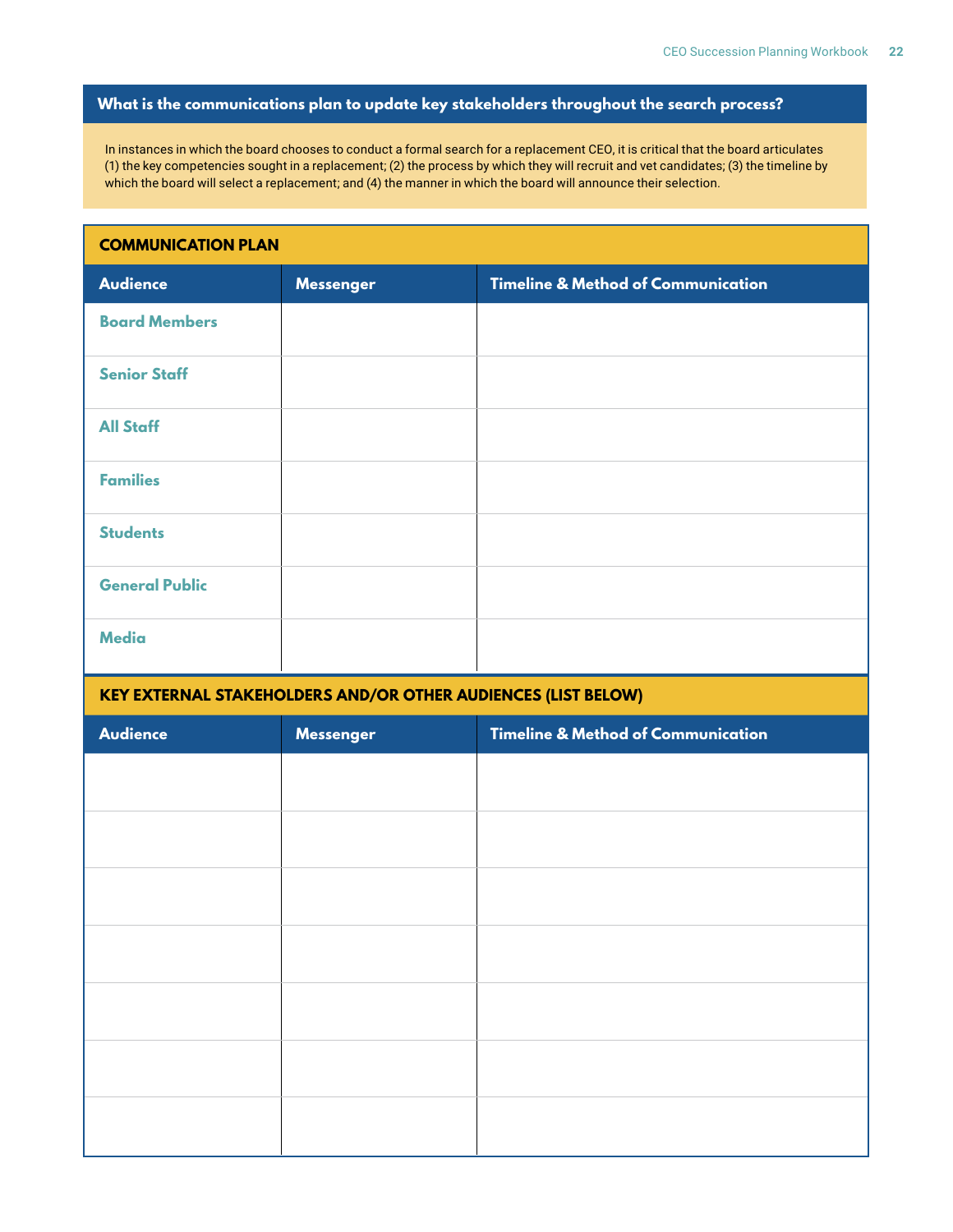#### **What are the responsibilities of the board during the transition to the new CEO?**

The board should be responsible for providing oversight of any new CEO, meeting their professional development needs, ensuring they have sufficient staff support to be able to carry out their new responsibilities, and providing clear and specific communication to stakeholders about the transition. Board members should not carry out any managerial functions, but should continue to carry out their regular governance responsibilities.

**Describe the high-level plan for the outgoing CEO to transition their responsibilities to an incoming CEO. Include all of the responsibilities of the outgoing CEO during the transition process.**

This plan will necessarily require revision depending upon the individual the board selects as the new CEO. However, the board and incumbent CEO should outline the CEO's key functions and steps that would be necessary to effectively transition them.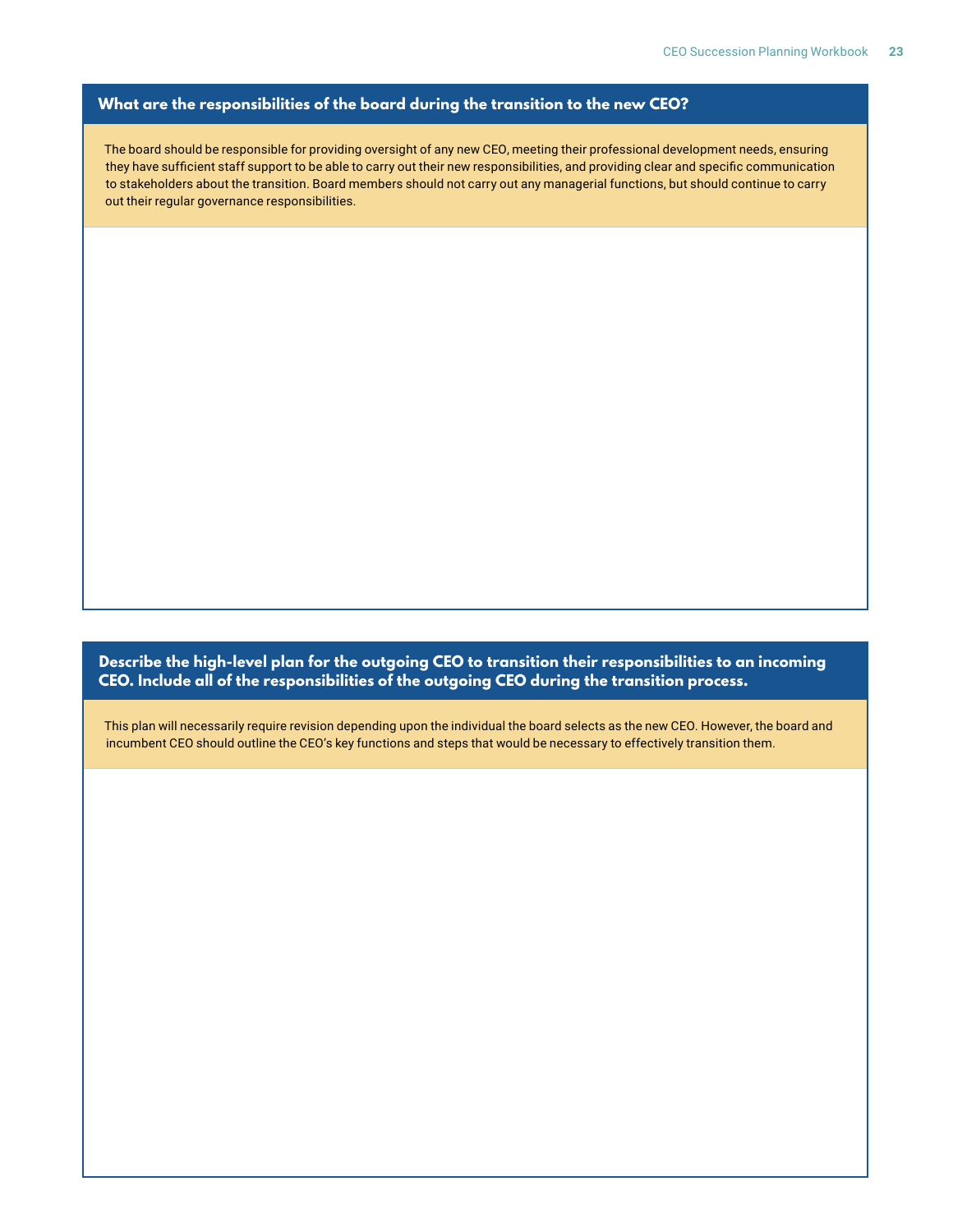#### **Over what time period should the outgoing CEO plan to continue working with the organization following the board's selection of a new CEO and the date when the new CEO actually begins?**

This will depend entirely on whether the board has selected an internal or an external CEO candidate. Ideally, the new CEO was an internal candidate, minimizing transition time. If the new CEO was an external candidate, however, the outgoing CEO should allocate at least three to six months during which they are available to the board and new CEO to support the new CEO's onboarding.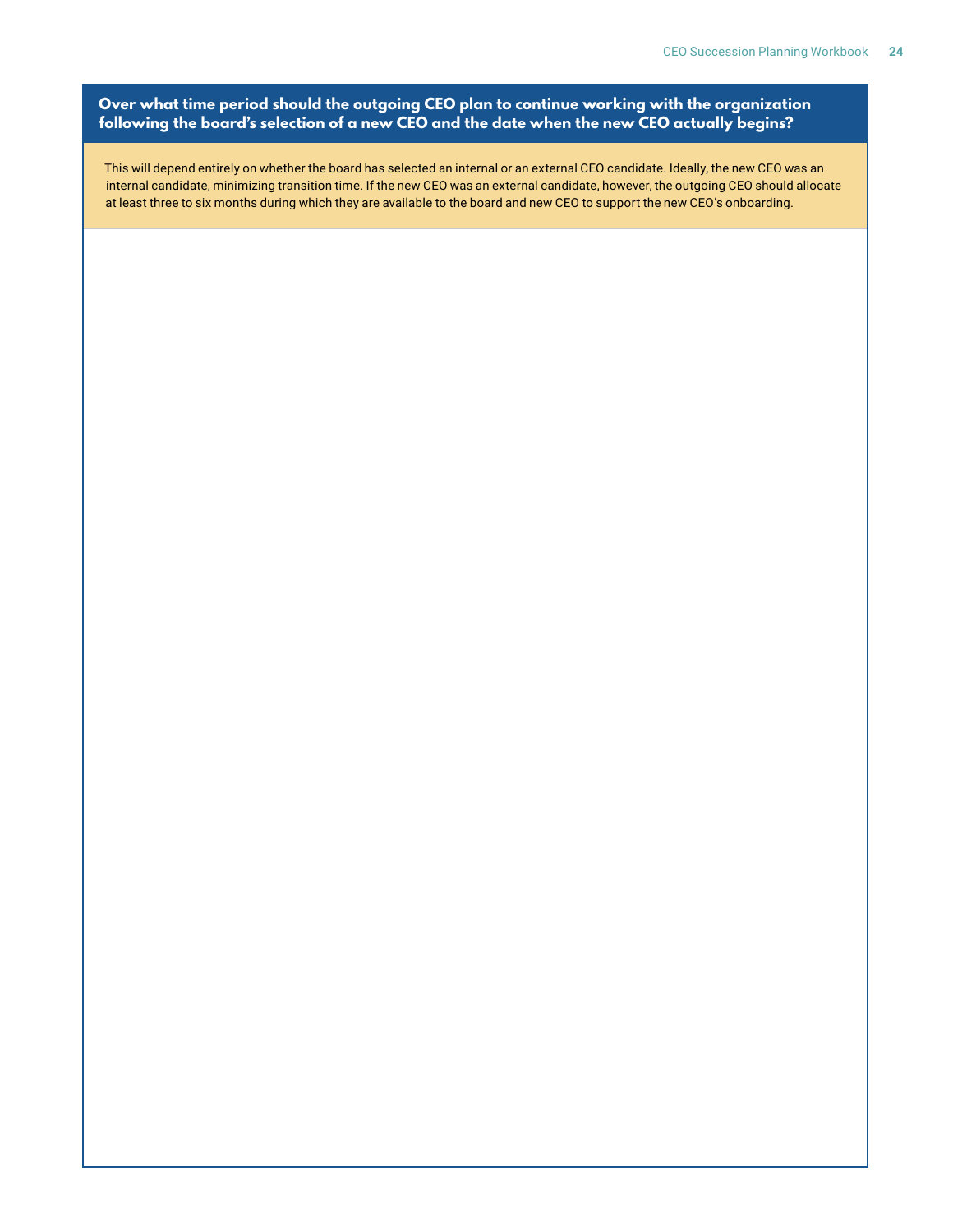#### **What will be the responsibilities of other senior staff/key staff members in supporting the onboarding/transition for the new CEO?**

For a gradual/planned departure/succession, the outgoing CEO should plan and propose to the board the transition responsibilities of other members of senior staff. By actively engaging senior staff members, the board and outgoing CEO share ownership of the incoming CEO's success with direct reports.

#### **TRANSITION PLAN**

| <b>Role</b>                                       | <b>Responsibilities</b> |
|---------------------------------------------------|-------------------------|
| <b>Head of Operations</b><br>(or equivalent role) |                         |
| <b>Head of Academics</b><br>(or equivalent role)  |                         |
| <b>Head of Finance</b><br>(or equivalent role)    |                         |

#### **KEY LEADERSHIP ROLES (LIST BELOW)**

| Role | Responsibilities |
|------|------------------|
|      |                  |
|      |                  |
|      |                  |
|      |                  |
|      |                  |
|      |                  |
|      |                  |
|      |                  |
|      |                  |
|      |                  |
|      |                  |
|      |                  |
|      |                  |
|      |                  |
|      |                  |
|      |                  |
|      |                  |
|      |                  |